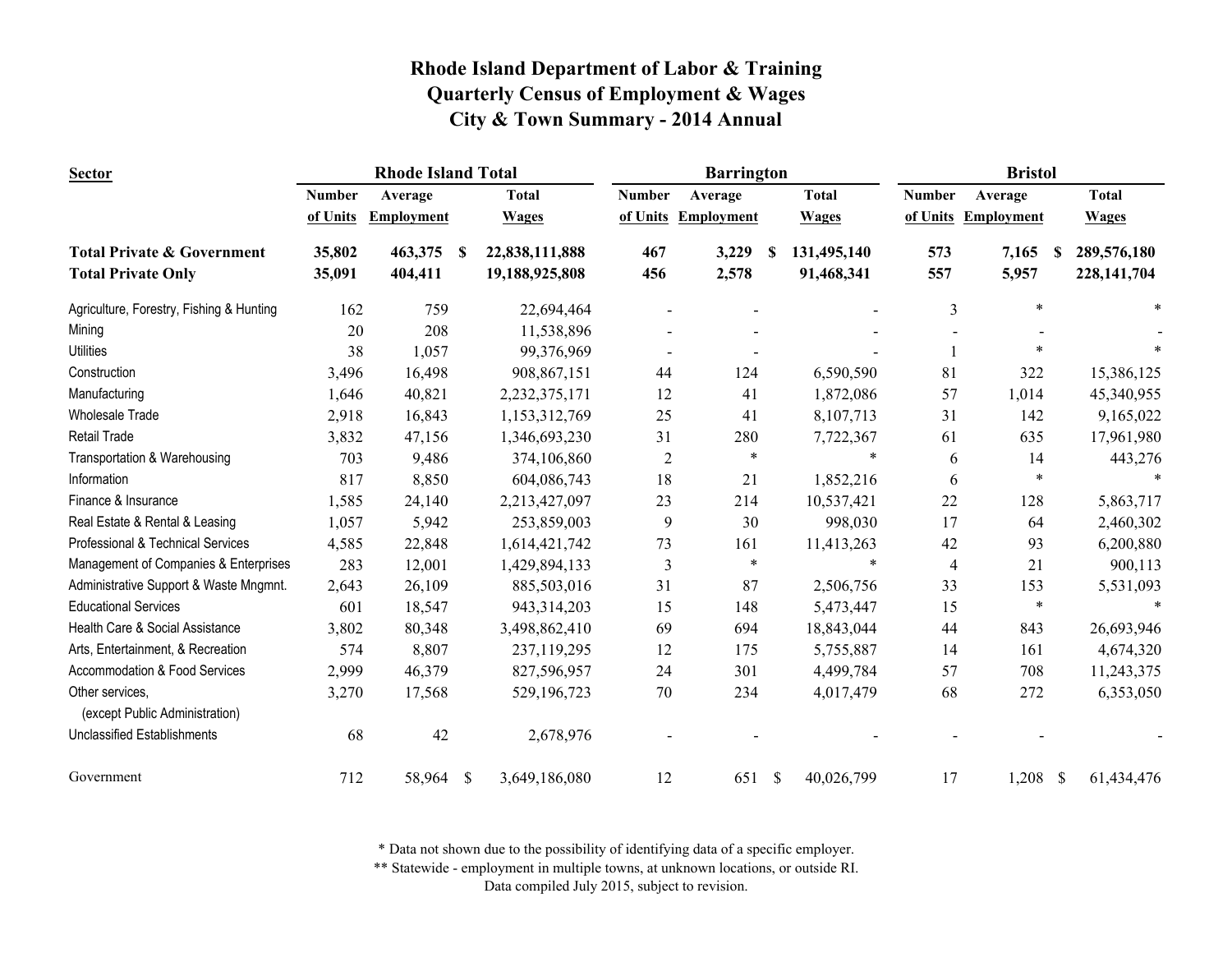| <b>Sector</b>                                     |               | <b>Burrillville</b> |    | <b>Central Falls</b> |                |                          |      | <b>Charlestown</b> |               |                     |              |
|---------------------------------------------------|---------------|---------------------|----|----------------------|----------------|--------------------------|------|--------------------|---------------|---------------------|--------------|
|                                                   | <b>Number</b> | Average             |    | <b>Total</b>         | <b>Number</b>  | Average                  |      | <b>Total</b>       | <b>Number</b> | Average             | <b>Total</b> |
|                                                   |               | of Units Employment |    | <b>Wages</b>         |                | of Units Employment      |      | <b>Wages</b>       |               | of Units Employment | <b>Wages</b> |
| <b>Total Private &amp; Government</b>             | 283           | 3,087               | -S | 115,024,886          | 249            | 2,925                    | - \$ | 110,066,646        | 236           | 1,586<br>-S         | 64,135,384   |
| <b>Total Private Only</b>                         | 267           | 2,505               |    | 91,002,052           | 241            | 2,363                    |      | 77,818,557         | 221           | 1,382               | 54,984,450   |
| Agriculture, Forestry, Fishing & Hunting          | 3             | $\ast$              |    | $\ast$               |                |                          |      |                    | 3             | $\ast$              |              |
| Mining                                            |               |                     |    |                      |                |                          |      |                    | 3             | 22                  | 1,134,585    |
| <b>Utilities</b>                                  | 2             | $\ast$              |    | $\ast$               |                |                          |      |                    |               | $\blacksquare$      |              |
| Construction                                      | 55            | 227                 |    | 13,306,313           | 24             | 102                      |      | 3,958,733          | 51            | 159                 | 7,213,500    |
| Manufacturing                                     | 13            | 602                 |    | 28,463,060           | 29             | 567                      |      | 23,601,999         | 3             | $\ast$              |              |
| <b>Wholesale Trade</b>                            | 19            | 52                  |    | 4,020,610            | 4              | 34                       |      | 1,514,626          | 7             | 19                  | 1,665,440    |
| <b>Retail Trade</b>                               | 20            | 140                 |    | 3,237,741            | 45             | 221                      |      | 5,952,576          | 21            | 131                 | 3,979,686    |
| Transportation & Warehousing                      | 4             | 10                  |    | 644,978              | 5              | 19                       |      | 320,877            | 4             | $\ast$              |              |
| Information                                       | 7             | 30                  |    | 808,606              | $\overline{c}$ | $\ast$                   |      |                    | 6             | 21                  | 424,034      |
| Finance & Insurance                               | 3             | 9                   |    | 333,593              | $\,$ 8 $\,$    | 68                       |      | 2,536,935          | 9             | 53                  | 3,290,964    |
| Real Estate & Rental & Leasing                    | 5             | 10                  |    | 342,372              | 8              | 41                       |      | 1,389,249          | 6             | 24                  | 914,265      |
| Professional & Technical Services                 | 26            | 46                  |    | 2,725,132            | 9              | 17                       |      | 527,181            | 21            | 40                  | 2,633,662    |
| Management of Companies & Enterprises             |               |                     |    |                      |                |                          |      |                    |               | $\blacksquare$      |              |
| Administrative Support & Waste Mngmnt.            | 20            | 83                  |    | 2,616,026            | 15             | 300                      |      | 10,777,468         | 21            | 78                  | 2,959,096    |
| <b>Educational Services</b>                       | 3             | 30                  |    | 539,970              | 3              | 159                      |      | 6,943,340          | 3             | $\ast$              |              |
| Health Care & Social Assistance                   | 24            | 578                 |    | 19,321,202           | 38             | 497                      |      | 14,069,269         | 19            | 138                 | 5,754,646    |
| Arts, Entertainment, & Recreation                 | 5             | 46                  |    | 728,517              | $\blacksquare$ | $\overline{\phantom{a}}$ |      |                    | 5             | 95                  | 4,491,413    |
| Accommodation & Food Services                     | 30            | 496                 |    | 6,625,964            | 30             | 237                      |      | 3,593,907          | 22            | 245                 | 3,790,458    |
| Other services,<br>(except Public Administration) | 32            | 75                  |    | 1,929,642            | 25             | 96                       |      | 2,527,831          | 22            | 40                  | 1,004,084    |
| <b>Unclassified Establishments</b>                |               |                     |    |                      |                | $\ast$                   |      | $\ast$             |               |                     |              |
| Government                                        | 17            | 582 \$              |    | 24,022,834           | 9              | 562 \$                   |      | 32,248,089         | 16            | 204 \$              | 9,150,934    |

\* Data not shown due to the possibility of identifying data of a specific employer.

\*\* Statewide - employment in multiple towns, at unknown locations, or outside RI.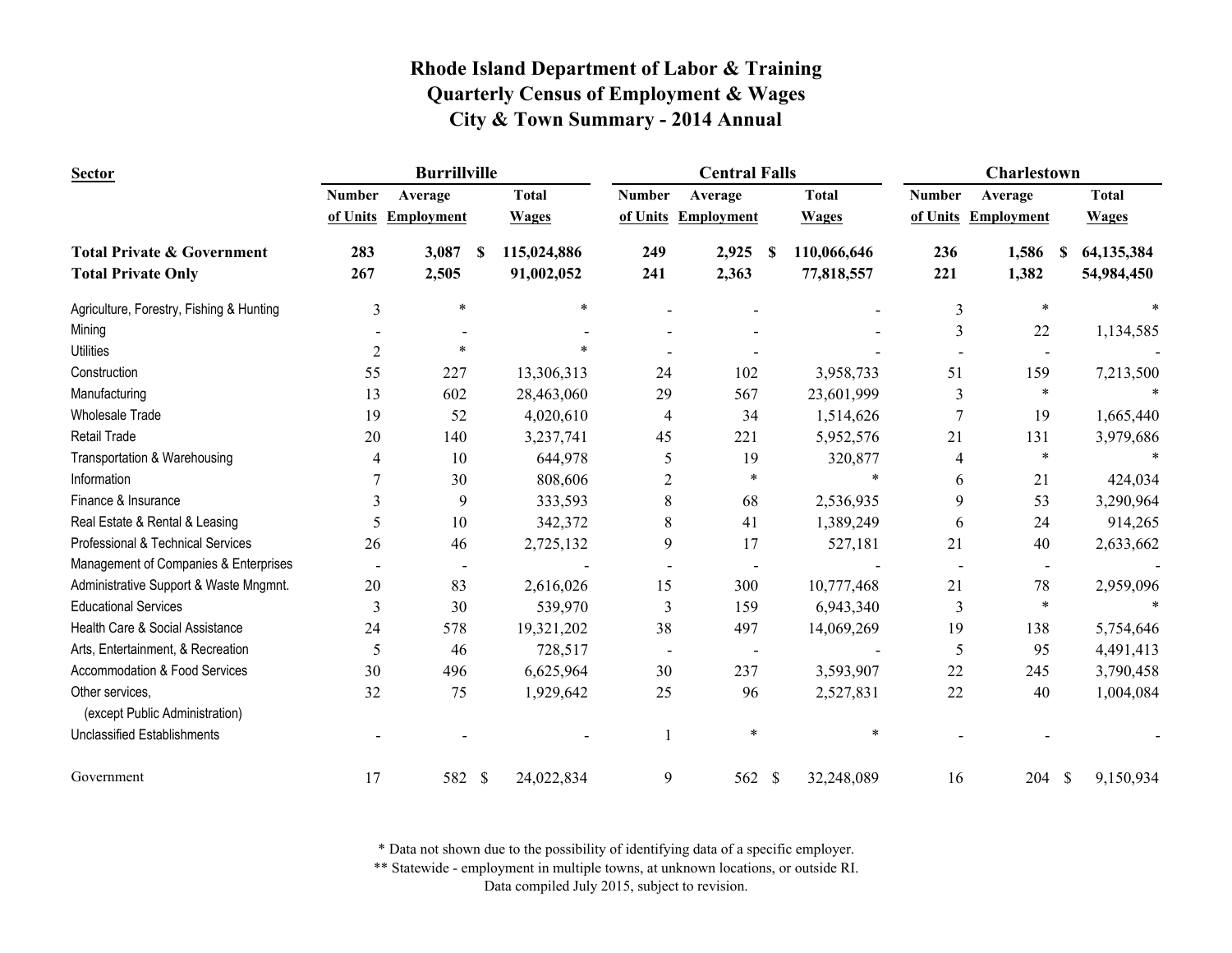| <b>Sector</b>                                     | Coventry       |                   |               |              | <b>Cranston</b> |                     |   |               | Cumberland    |                     |      |               |
|---------------------------------------------------|----------------|-------------------|---------------|--------------|-----------------|---------------------|---|---------------|---------------|---------------------|------|---------------|
|                                                   | <b>Number</b>  | Average           |               | <b>Total</b> | <b>Number</b>   | Average             |   | <b>Total</b>  | <b>Number</b> | Average             |      | <b>Total</b>  |
|                                                   | of Units       | <b>Employment</b> |               | <b>Wages</b> |                 | of Units Employment |   | <b>Wages</b>  |               | of Units Employment |      | <b>Wages</b>  |
| <b>Total Private &amp; Government</b>             | 691            | 7,644             | S             | 269,998,097  | 2,445           | 35,469              | S | 1,610,653,209 | 853           | 10,685              | S    | 521, 534, 745 |
| <b>Total Private Only</b>                         | 673            | 6,425             |               | 216,061,979  | 2,414           | 28,981              |   | 1,191,508,549 | 836           | 9,601               |      | 468,011,058   |
| Agriculture, Forestry, Fishing & Hunting          | $\overline{2}$ | $\ast$            |               | $\ast$       | 5               | $\ast$              |   | $\ast$        |               | *                   |      |               |
| Mining                                            |                |                   |               |              | $\overline{2}$  |                     |   | $\ast$        |               |                     |      |               |
| <b>Utilities</b>                                  |                |                   |               |              |                 |                     |   |               |               |                     |      |               |
| Construction                                      | 124            | 392               |               | 15,050,065   | 223             | 1,222               |   | 64,158,854    | 113           | 636                 |      | 37,506,774    |
| Manufacturing                                     | 40             | 516               |               | 35,167,986   | 151             | 3,488               |   | 178,225,871   | 42            | 1,692               |      | 78,794,693    |
| <b>Wholesale Trade</b>                            | 27             | 222               |               | 16,869,648   | 154             | 1,756               |   | 109,268,494   | 60            | 674                 |      | 42,957,836    |
| <b>Retail Trade</b>                               | 97             | 1,701             |               | 46,847,131   | 307             | 4,762               |   | 145,382,550   | 76            | 900                 |      | 25,861,912    |
| Transportation & Warehousing                      | $\overline{7}$ | 147               |               | 3,182,518    | 57              | 613                 |   | 27,449,883    | 22            | 548                 |      | 20,477,916    |
| Information                                       | 11             | 39                |               | 2,224,701    | 38              | 1,980               |   | 140,620,321   | 16            | 130                 |      | 5,276,587     |
| Finance & Insurance                               | 21             | 107               |               | 4,574,338    | 115             | 785                 |   | 43,978,235    | 37            | 160                 |      | 7,485,033     |
| Real Estate & Rental & Leasing                    | 16             | 39                |               | 1,445,508    | 77              | 339                 |   | 21,835,791    | 34            | 115                 |      | 5,387,519     |
| Professional & Technical Services                 | 52             | 341               |               | 16,410,993   | 269             | 1,960               |   | 121,675,254   | 99            | 271                 |      | 18,565,938    |
| Management of Companies & Enterprises             | 5              | 39                |               | 1,837,110    | 12              | 460                 |   | 31,045,793    | 12            | $\ast$              |      |               |
| Administrative Support & Waste Mngmnt.            | 57             | 304               |               | 10,694,308   | 175             | 1,974               |   | 63,499,017    | 58            | 808                 |      | 49,090,802    |
| <b>Educational Services</b>                       | 10             | 95                |               | 2,579,844    | 32              | 275                 |   | 7,320,198     | 18            | 263                 |      | 10,539,130    |
| Health Care & Social Assistance                   | 64             | 1,227             |               | 38,447,302   | 339             | 4,180               |   | 130,535,270   | 99            | 965                 |      | 34,843,109    |
| Arts, Entertainment, & Recreation                 | 5              | $\ast$            |               | $\ast$       | 34              | 396                 |   | 6,962,792     | $\,8\,$       | 68                  |      | 1,144,584     |
| Accommodation & Food Services                     | 63             | 932               |               | 13, 131, 574 | 184             | 3,125               |   | 49,260,291    | 52            | 617                 |      | 9,169,065     |
| Other services,<br>(except Public Administration) | 77             | 289               |               | 6,888,482    | 246             | 1,634               |   | 48,090,471    | 90            | 547                 |      | 17,302,574    |
| <b>Unclassified Establishments</b>                |                |                   |               |              |                 | $\ast$              |   | $\ast$        | $\mathbf{1}$  | *                   |      |               |
| Government                                        | 19             | 1,219             | $\mathcal{S}$ | 53,936,118   | 32              | 6,489 \$            |   | 419,144,660   | 18            | 1,084               | - \$ | 53,523,687    |

\* Data not shown due to the possibility of identifying data of a specific employer.

\*\* Statewide - employment in multiple towns, at unknown locations, or outside RI.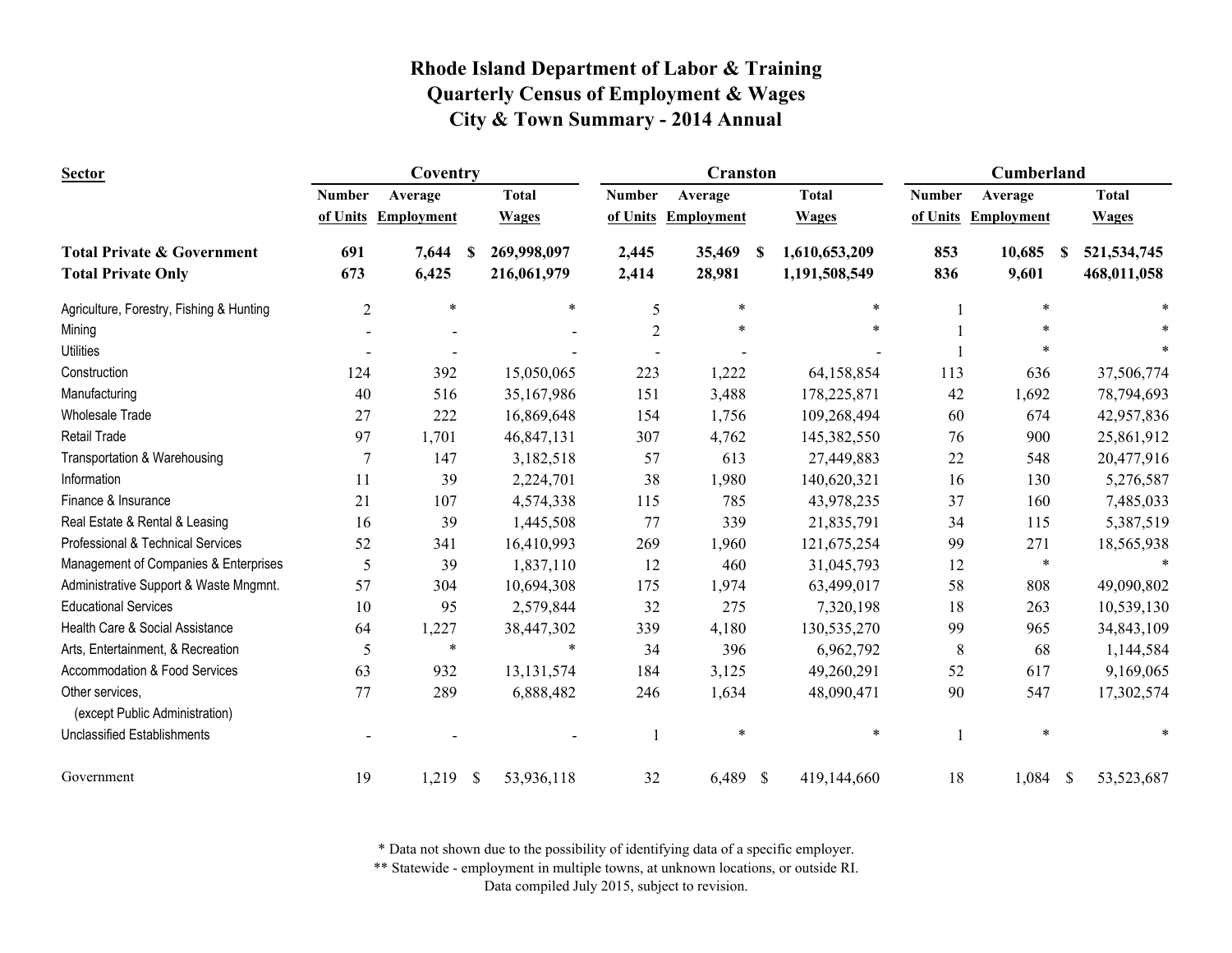| <b>Sector</b>                            |               | <b>East Greenwich</b> |                             |               | <b>East Providence</b> |                  | <b>Exeter</b>  |                     |                           |  |
|------------------------------------------|---------------|-----------------------|-----------------------------|---------------|------------------------|------------------|----------------|---------------------|---------------------------|--|
|                                          | <b>Number</b> | Average               | <b>Total</b>                | <b>Number</b> | Average                | <b>Total</b>     | <b>Number</b>  | Average             | <b>Total</b>              |  |
|                                          |               | of Units Employment   | <b>Wages</b>                |               | of Units Employment    | <b>Wages</b>     |                | of Units Employment | <b>Wages</b>              |  |
| <b>Total Private &amp; Government</b>    | 773           | 7,960                 | 349,493,385<br><b>S</b>     | 1,437         | 20,263                 | 901,647,146<br>S | 179            | 1,449<br>-S         | 60,581,985                |  |
| <b>Total Private Only</b>                | 759           | 7,268                 | 310,170,466                 | 1,414         | 18,862                 | 819,929,817      | 170            | 1,365               | 56,989,692                |  |
| Agriculture, Forestry, Fishing & Hunting | 3             | $\ast$                | $\ast$                      |               |                        |                  | 7              | 87                  | 1,736,986                 |  |
| Mining                                   |               |                       |                             |               |                        |                  |                |                     |                           |  |
| <b>Utilities</b>                         |               | $\ast$                | $\ast$                      |               |                        |                  |                |                     |                           |  |
| Construction                             | 41            | 238                   | 20,280,734                  | 167           | 811                    | 45,875,975       | 34             | 96                  | 4,074,857                 |  |
| Manufacturing                            | 27            | 399                   | 20,522,501                  | 92            | 2,307                  | 116,478,421      | 8              | 40                  | 2,036,802                 |  |
| <b>Wholesale Trade</b>                   | 53            | 180                   | 18,307,651                  | 100           | 1,246                  | 69,557,253       | 9              | $\ast$              | $\ast$                    |  |
| <b>Retail Trade</b>                      | 66            | 863                   | 29,563,262                  | 134           | 1,740                  | 53,888,362       | 13             | 64                  | 1,768,390                 |  |
| Transportation & Warehousing             | 7             | 69                    | 1,498,675                   | 34            | 269                    | 9,890,796        | 3              |                     |                           |  |
| Information                              | 19            | 49                    | 4,626,265                   | 19            | 351                    | 22,525,146       | $\overline{c}$ |                     |                           |  |
| Finance & Insurance                      | 55            | 254                   | 18,353,352                  | 93            | 2,244                  | 129,038,575      | 3              |                     |                           |  |
| Real Estate & Rental & Leasing           | 31            | 117                   | 5,407,022                   | 45            | 249                    | 11,117,305       | 6              | 7                   | 196,286                   |  |
| Professional & Technical Services        | 129           | 748                   | 52,823,137                  | 191           | 1,105                  | 67,236,587       | 16             | *                   |                           |  |
| Management of Companies & Enterprises    | 8             | $\ast$                | $\ast$                      | 6             | 95                     | 10,880,911       | -1             | $\ast$              |                           |  |
| Administrative Support & Waste Mngmnt.   | 44            | 228                   | 8,364,835                   | 93            | 1,005                  | 31,303,966       | 25             | 139                 | 5,918,729                 |  |
| <b>Educational Services</b>              | 18            | 723                   | 28,880,380                  | 23            | 403                    | 16,301,854       | $\overline{2}$ | $\ast$              | $\ast$                    |  |
| Health Care & Social Assistance          | 118           | 1,549                 | 60,822,781                  | 150           | 4,222                  | 181,517,211      | 12             | 172                 | 5,153,181                 |  |
| Arts, Entertainment, & Recreation        | 12            | 117                   | 2,389,623                   | 30            | 645                    | 12,078,370       | 5              | 79                  | 1,033,594                 |  |
| Accommodation & Food Services            | 62            | 1,265                 | 20,501,991                  | 111           | 1,463                  | 21,739,887       | 15             | 166                 | 2,797,952                 |  |
| Other services,                          | 70            | 325                   | 7,777,199                   | 132           | 708                    | 20,499,198       | 13             | 37                  | 1,164,435                 |  |
| (except Public Administration)           |               |                       |                             |               |                        |                  |                |                     |                           |  |
| <b>Unclassified Establishments</b>       |               |                       |                             |               |                        |                  |                |                     |                           |  |
| Government                               | 15            | 693                   | $\mathcal{S}$<br>39,322,919 | 24            | $1,402$ \$             | 81,717,329       | 6              | 84                  | 3,592,293<br>$\mathbb{S}$ |  |

\* Data not shown due to the possibility of identifying data of a specific employer.

\*\* Statewide - employment in multiple towns, at unknown locations, or outside RI.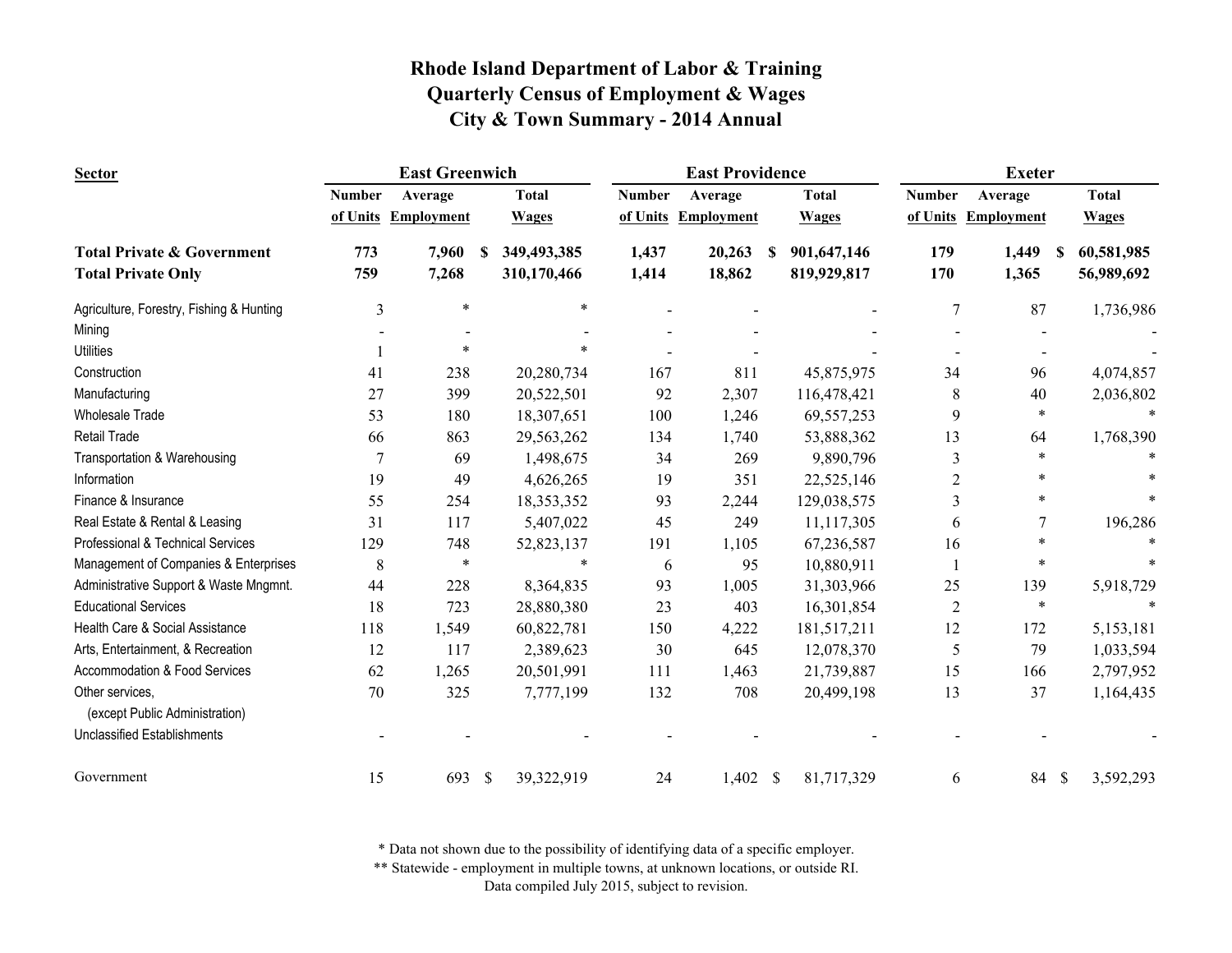| <b>Sector</b>                                     | Foster         |                   |               |              | Glocester      |                     |              |              | Hopkinton     |                     |    |              |
|---------------------------------------------------|----------------|-------------------|---------------|--------------|----------------|---------------------|--------------|--------------|---------------|---------------------|----|--------------|
|                                                   | <b>Number</b>  | Average           |               | <b>Total</b> | <b>Number</b>  | Average             |              | <b>Total</b> | <b>Number</b> | Average             |    | <b>Total</b> |
|                                                   | of Units       | <b>Employment</b> |               | <b>Wages</b> |                | of Units Employment |              | <b>Wages</b> |               | of Units Employment |    | <b>Wages</b> |
| <b>Total Private &amp; Government</b>             | 97             | 478               | -S            | 15,419,106   | 192            | 1,511               | S.           | 54,013,803   | 194           | 1,227               | -S | 49,524,498   |
| <b>Total Private Only</b>                         | 91             | 386               |               | 11,486,789   | 175            | 1,050               |              | 32,375,176   | 183           | 1,105               |    | 44,479,382   |
| Agriculture, Forestry, Fishing & Hunting          | 3              | 22                |               | 719,433      | 3              | $\ast$              |              | $\ast$       | 4             | $\ast$              |    |              |
| Mining                                            |                |                   |               |              |                |                     |              |              |               |                     |    |              |
| <b>Utilities</b>                                  |                |                   |               |              |                |                     |              |              |               |                     |    |              |
| Construction                                      | 23             | 41                |               | 1,385,454    | 54             | 137                 |              | 5,735,872    | 52            | 143                 |    | 5,887,278    |
| Manufacturing                                     | 3              | $\ast$            |               | $\ast$       |                | $\ast$              |              | *            | 23            | 395                 |    | 21,255,104   |
| <b>Wholesale Trade</b>                            | 3              | *                 |               | $\ast$       | 4              | 6                   |              | 189,379      | 6             | 27                  |    | 1,934,960    |
| <b>Retail Trade</b>                               | 6              | 24                |               | 402,482      | 19             | 178                 |              | 4,109,319    | 17            | 100                 |    | 2,746,226    |
| Transportation & Warehousing                      | 5              | $\ast$            |               | $\ast$       |                | 81                  |              | 2,872,470    |               | $\ast$              |    |              |
| Information                                       | $\overline{2}$ | *                 |               | $\ast$       | $\overline{3}$ | $\ast$              |              | *            | 6             | 17                  |    | 206,477      |
| Finance & Insurance                               | $\overline{c}$ | $\ast$            |               | $\ast$       | 6              | 28                  |              | 1,047,733    | 2             | $\ast$              |    |              |
| Real Estate & Rental & Leasing                    |                |                   |               |              | 4              | 5                   |              | 153,115      | 3             | $\ast$              |    |              |
| Professional & Technical Services                 | 11             | 20                |               | 1,005,233    | 9              | 73                  |              | 5,451,314    | 14            | 35                  |    | 3,517,604    |
| Management of Companies & Enterprises             | $\overline{2}$ | $\ast$            |               | $\ast$       |                |                     |              |              |               | $\ast$              |    |              |
| Administrative Support & Waste Mngmnt.            | 13             | 61                |               | 1,737,405    | 11             | 48                  |              | 1,449,980    | 13            | 27                  |    | 716,667      |
| <b>Educational Services</b>                       |                | $\ast$            |               | $\ast$       | $\overline{2}$ | $\ast$              |              | *            |               |                     |    |              |
| Health Care & Social Assistance                   | 8              | 69                |               | 1,832,814    | 17             | 230                 |              | 5,776,202    | 18            | 190                 |    | 5,025,719    |
| Arts, Entertainment, & Recreation                 | 2              | $\ast$            |               | $\ast$       | 4              | 15                  |              | 551,737      | 6             | 47                  |    | 701,892      |
| Accommodation & Food Services                     | 7              | 35                |               | 477,167      | 17             | 168                 |              | 2,151,041    | 10            | 85                  |    | 1,323,750    |
| Other services,<br>(except Public Administration) | 3              | 11                |               | 186,342      | 17             | 37                  |              | 1,497,911    | 12            | 26                  |    | 556,420      |
| <b>Unclassified Establishments</b>                |                |                   |               |              |                |                     |              |              |               |                     |    |              |
| Government                                        | 7              | 92                | $\mathcal{S}$ | 3,932,317    | 18             | 460                 | $\mathbb{S}$ | 21,638,627   | 12            | 122S                |    | 5,045,116    |

\* Data not shown due to the possibility of identifying data of a specific employer.

\*\* Statewide - employment in multiple towns, at unknown locations, or outside RI.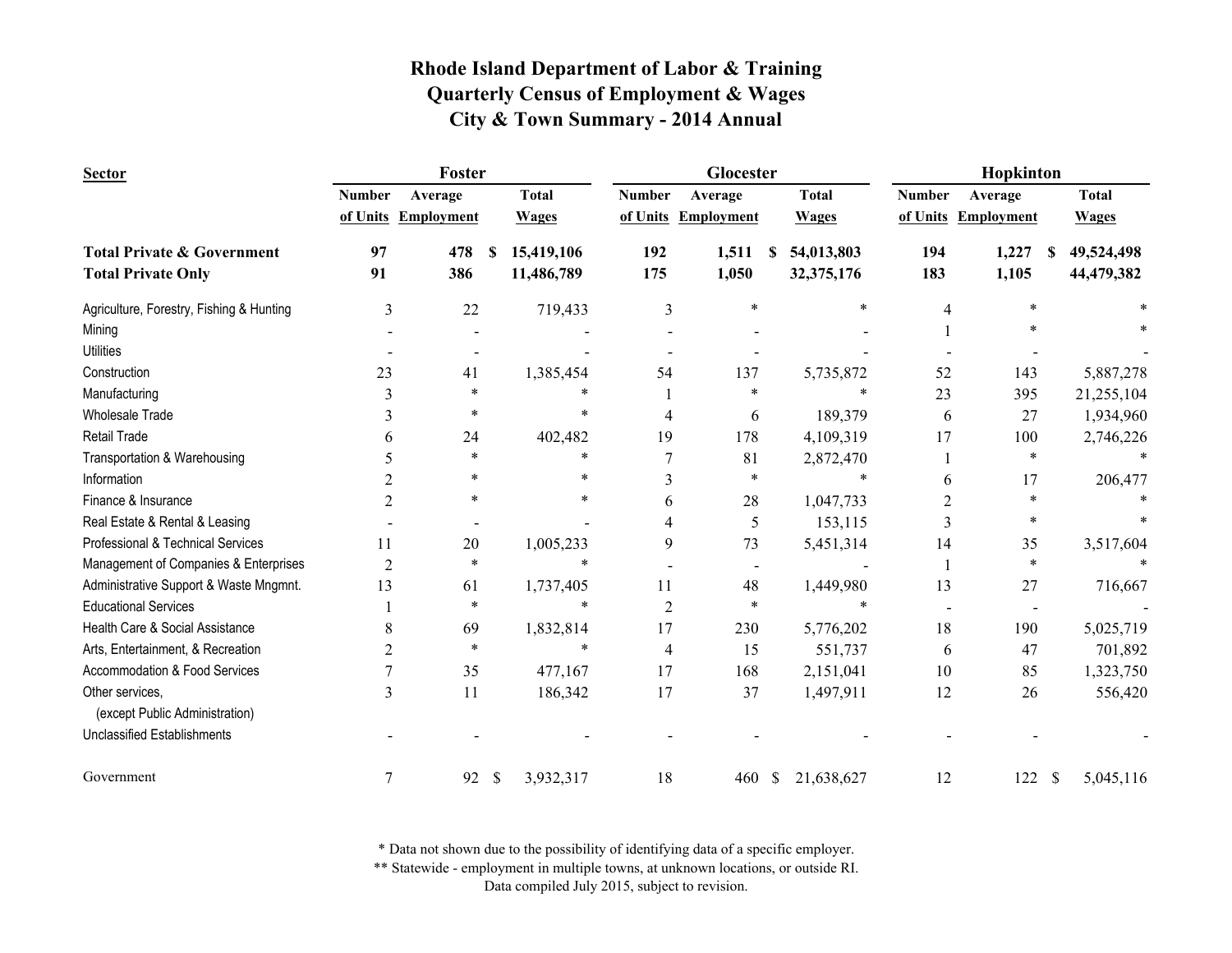| <b>Sector</b>                            |                | <b>Jamestown</b>    |                             |                  | <b>Johnston</b>     |                  | Lincoln       |                   |                             |  |
|------------------------------------------|----------------|---------------------|-----------------------------|------------------|---------------------|------------------|---------------|-------------------|-----------------------------|--|
|                                          | <b>Number</b>  | Average             | <b>Total</b>                | <b>Number</b>    | Average             | <b>Total</b>     | <b>Number</b> | Average           | <b>Total</b>                |  |
|                                          |                | of Units Employment | <b>Wages</b>                |                  | of Units Employment | <b>Wages</b>     | of Units      | <b>Employment</b> | <b>Wages</b>                |  |
| <b>Total Private &amp; Government</b>    | 208            | 1,208               | 45,442,903<br>-S            | 1,067            | 12,539              | 561,191,527<br>S | 751           | 13,703            | 699,226,388<br>S.           |  |
| <b>Total Private Only</b>                | 193            | 890                 | 32,850,121                  | 1,054            | 11,356              | 497,773,533      | 729           | 12,521            | 633,438,339                 |  |
| Agriculture, Forestry, Fishing & Hunting | $\overline{2}$ | $\ast$              | $\ast$                      | 10               | 33                  | 498,897          |               | ∗                 |                             |  |
| Mining                                   |                |                     |                             | $\boldsymbol{2}$ | $\ast$              |                  | $\ast$        |                   |                             |  |
| <b>Utilities</b>                         |                |                     |                             | $\overline{2}$   | ∗                   |                  | 3             |                   |                             |  |
| Construction                             | 23             | 55                  | 2,176,302                   | 159              | 701                 | 37,618,176       | 86            | 671               | 34,143,480                  |  |
| Manufacturing                            | $\overline{4}$ | $\ast$              | $\ast$                      | 81               | 977                 | 36,754,834       | 43            | 1,781             | 95,699,698                  |  |
| <b>Wholesale Trade</b>                   | 12             | 34                  | 3,681,722                   | 51               | 294                 | 15,445,616       | 61            | 640               | 34,872,771                  |  |
| <b>Retail Trade</b>                      | 15             | 113                 | 2,499,733                   | 143              | 1,579               | 49,137,019       | 58            | 848               | 32,544,238                  |  |
| Transportation & Warehousing             | 4              | $\ast$              | $\ast$                      | 40               | 448                 | 16,342,797       | 19            | 424               | 17,360,903                  |  |
| Information                              |                | 12                  | 598,081                     | 13               | 69                  | 3,828,728        | 17            | 295               | 14,021,128                  |  |
| Finance & Insurance                      | 5              | 9                   | 533,560                     | 28               | 1,421               | 149,556,692      | 33            | 2,279             | 150,005,297                 |  |
| Real Estate & Rental & Leasing           | 6              | $\ast$              | ∗                           | 33               | 302                 | 13,348,367       | 19            | 37                | 1,546,688                   |  |
| Professional & Technical Services        | 41             | 85                  | 5,519,120                   | 66               | 182                 | 7,808,799        | 107           | 654               | 51,695,612                  |  |
| Management of Companies & Enterprises    | $\overline{2}$ | $\ast$              | $\ast$                      | 4                | $\ast$              |                  | $\ast$<br>13  | 485               | 52,864,856                  |  |
| Administrative Support & Waste Mngmnt.   | 18             | 71                  | 2,491,871                   | 108              | 1,701               | 56,736,798       | 52            | 326               | 11,236,794                  |  |
| <b>Educational Services</b>              | 3              | $\ast$              | $\ast$                      | 10               | 50                  | 1,021,264        | $\,$ 8 $\,$   | 129               | 8,878,207                   |  |
| Health Care & Social Assistance          | 14             | 128                 | 5,471,076                   | 122              | 1,846               | 68,254,148       | 83            | 970               | 35,967,559                  |  |
| Arts, Entertainment, & Recreation        | 9              | 110                 | 2,565,558                   | 9                | 74                  | 1,639,047        | 12            | $\ast$            | $\ast$                      |  |
| Accommodation & Food Services            | 13             | 153                 | 2,950,056                   | 83               | 999                 | 14,481,353       | 56            | 885               | 14,937,281                  |  |
| Other services,                          | 20             | 67                  | 2,702,629                   | 95               | 497                 | 14,249,904       | 63            | 263               | 8,486,899                   |  |
| (except Public Administration)           |                |                     |                             |                  |                     |                  |               |                   |                             |  |
| <b>Unclassified Establishments</b>       |                |                     |                             | 1                | $\ast$              |                  | $\ast$        | $\ast$            |                             |  |
| Government                               | 16             | 318                 | $\mathcal{S}$<br>12,592,782 | 14               | $1,183$ \$          | 63,417,994       | 23            | 1,183             | $\mathcal{S}$<br>65,788,049 |  |

\* Data not shown due to the possibility of identifying data of a specific employer.

\*\* Statewide - employment in multiple towns, at unknown locations, or outside RI.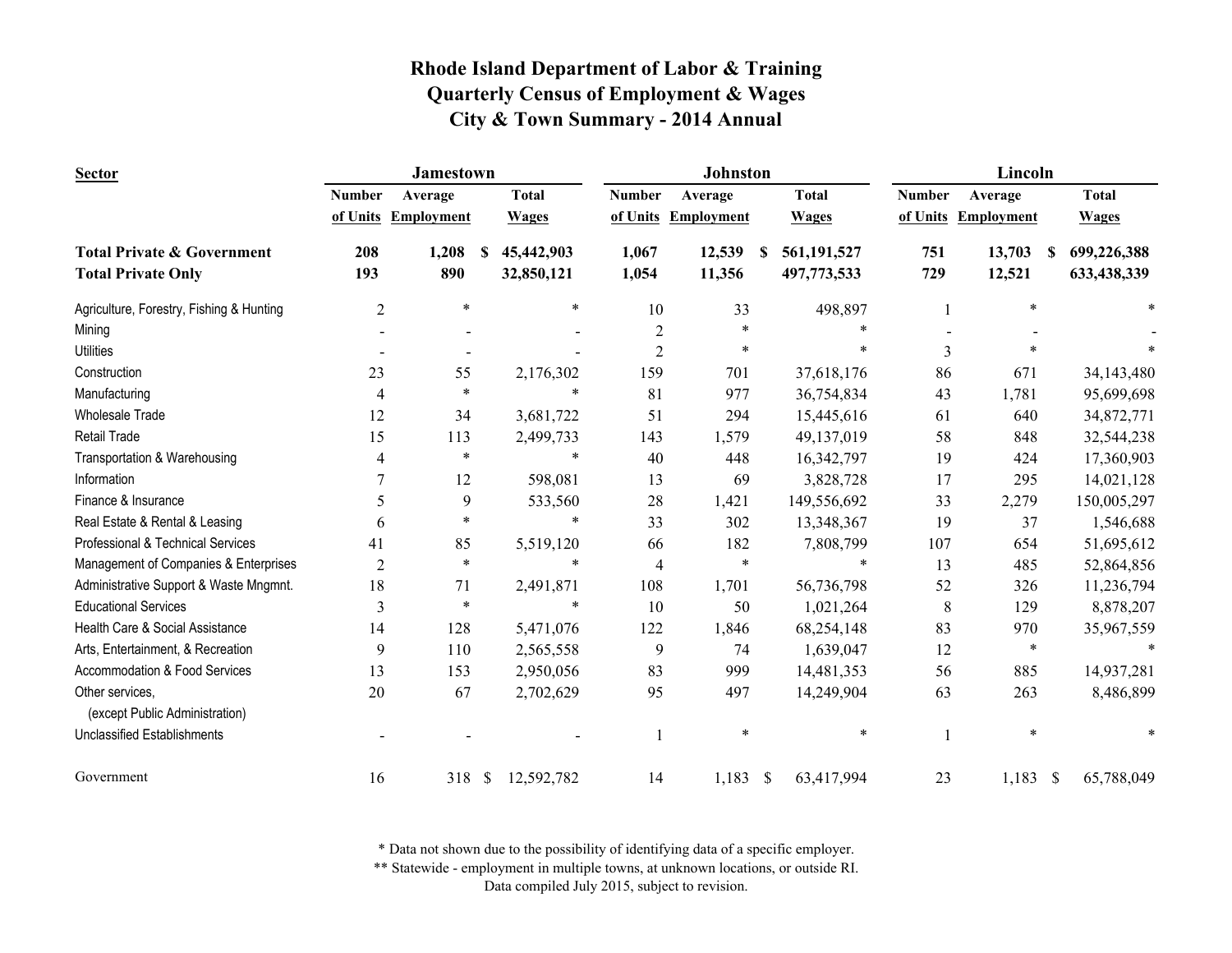| <b>Sector</b>                            |                | <b>Little Compton</b> |               |              | <b>Middletown</b> |                   |              |              | Narragansett   |                   |  |              |
|------------------------------------------|----------------|-----------------------|---------------|--------------|-------------------|-------------------|--------------|--------------|----------------|-------------------|--|--------------|
|                                          | <b>Number</b>  | Average               |               | <b>Total</b> | <b>Number</b>     | Average           |              | <b>Total</b> | <b>Number</b>  | Average           |  | <b>Total</b> |
|                                          |                | of Units Employment   |               | <b>Wages</b> | of Units          | <b>Employment</b> |              | <b>Wages</b> | of Units       | <b>Employment</b> |  | <b>Wages</b> |
| <b>Total Private &amp; Government</b>    | 138            | 636                   | \$.           | 22,396,851   | 726               | 10,432            | -S           | 468,587,150  | 479            | 4,508<br><b>S</b> |  | 162,649,984  |
| <b>Total Private Only</b>                | 132            | 517                   |               | 16,988,882   | 713               | 9,835             |              | 432,440,899  | 460            | 3,497             |  | 105,797,738  |
| Agriculture, Forestry, Fishing & Hunting | 9              | 65                    |               | 1,121,427    | 5                 | 48                |              | 1,639,251    | 8              | 32                |  | 1,144,178    |
| Mining                                   |                |                       |               |              |                   | $\ast$            |              |              |                |                   |  |              |
| <b>Utilities</b>                         |                |                       |               |              |                   | $\ast$            |              |              |                |                   |  |              |
| Construction                             | 27             | 111                   |               | 4,999,022    | 70                | 371               |              | 17,960,991   | 43             | 132               |  | 6,002,237    |
| Manufacturing                            | $\overline{2}$ | $\ast$                |               | $\ast$       | 17                | 385               |              | 30,222,872   | 13             | 87                |  | 5,298,309    |
| <b>Wholesale Trade</b>                   | 5              | 8                     |               | 606,574      | 27                | 140               |              | 7,641,986    | 24             | 95                |  | 4,498,940    |
| Retail Trade                             |                | 33                    |               | 642,412      | 94                | 1,483             |              | 44,472,429   | 49             | 643               |  | 18,565,667   |
| Transportation & Warehousing             | 3              | $\ast$                |               | $\ast$       | 11                | 138               |              | 6,045,094    | 7              | 97                |  | 3,480,826    |
| Information                              |                |                       |               |              | 13                | 265               |              | 19,665,076   | $\overline{7}$ | 7                 |  | 1,450,613    |
| Finance & Insurance                      | 3              | $\ast$                |               | $\ast$       | 34                | 550               |              | 36,567,614   | 18             | 60                |  | 3,936,142    |
| Real Estate & Rental & Leasing           | 5              | $\overline{4}$        |               | 350,948      | 35                | 115               |              | 4,616,708    | $28\,$         | 120               |  | 4,926,501    |
| Professional & Technical Services        | 13             | 17                    |               | 914,201      | 100               | 2,016             |              | 143,190,292  | 55             | 103               |  | 6,609,052    |
| Management of Companies & Enterprises    |                | $\ast$                |               | $\ast$       | 6                 | 287               |              | 17,959,670   | $\overline{c}$ | $\ast$            |  | $\ast$       |
| Administrative Support & Waste Mngmnt.   | 23             | 37                    |               | 1,185,827    | 46                | 187               |              | 5,815,378    | 30             | 94                |  | 3,652,094    |
| <b>Educational Services</b>              |                | $\ast$                |               | $\ast$       | 10                | $\ast$            |              | $\ast$       | 5              | 4                 |  | 373,045      |
| Health Care & Social Assistance          | 7              | 7                     |               | 200,076      | 81                | 1,414             |              | 42,266,075   | 41             | 501               |  | 17,174,181   |
| Arts, Entertainment, & Recreation        | 6              | 53                    |               | 1,557,425    | 15                | 149               |              | 3,574,286    | 13             | 179               |  | 4,725,460    |
| Accommodation & Food Services            | 8              | 58                    |               | 704,894      | 85                | 1,554             |              | 27,922,047   | 78             | 1,144             |  | 18,790,857   |
| Other services,                          | 15             | 64                    |               | 1,670,913    | 67                | 466               |              | 9,698,738    | 42             | 197               |  | 4,986,520    |
| (except Public Administration)           |                |                       |               |              |                   |                   |              |              |                |                   |  |              |
| <b>Unclassified Establishments</b>       |                |                       |               |              |                   |                   |              |              |                |                   |  |              |
| Government                               | 7              | 120                   | $\mathcal{S}$ | 5,407,969    | 14                | 597               | $\mathbb{S}$ | 36,146,251   | 20             | $1,011$ \$        |  | 56,852,246   |

\* Data not shown due to the possibility of identifying data of a specific employer.

\*\* Statewide - employment in multiple towns, at unknown locations, or outside RI.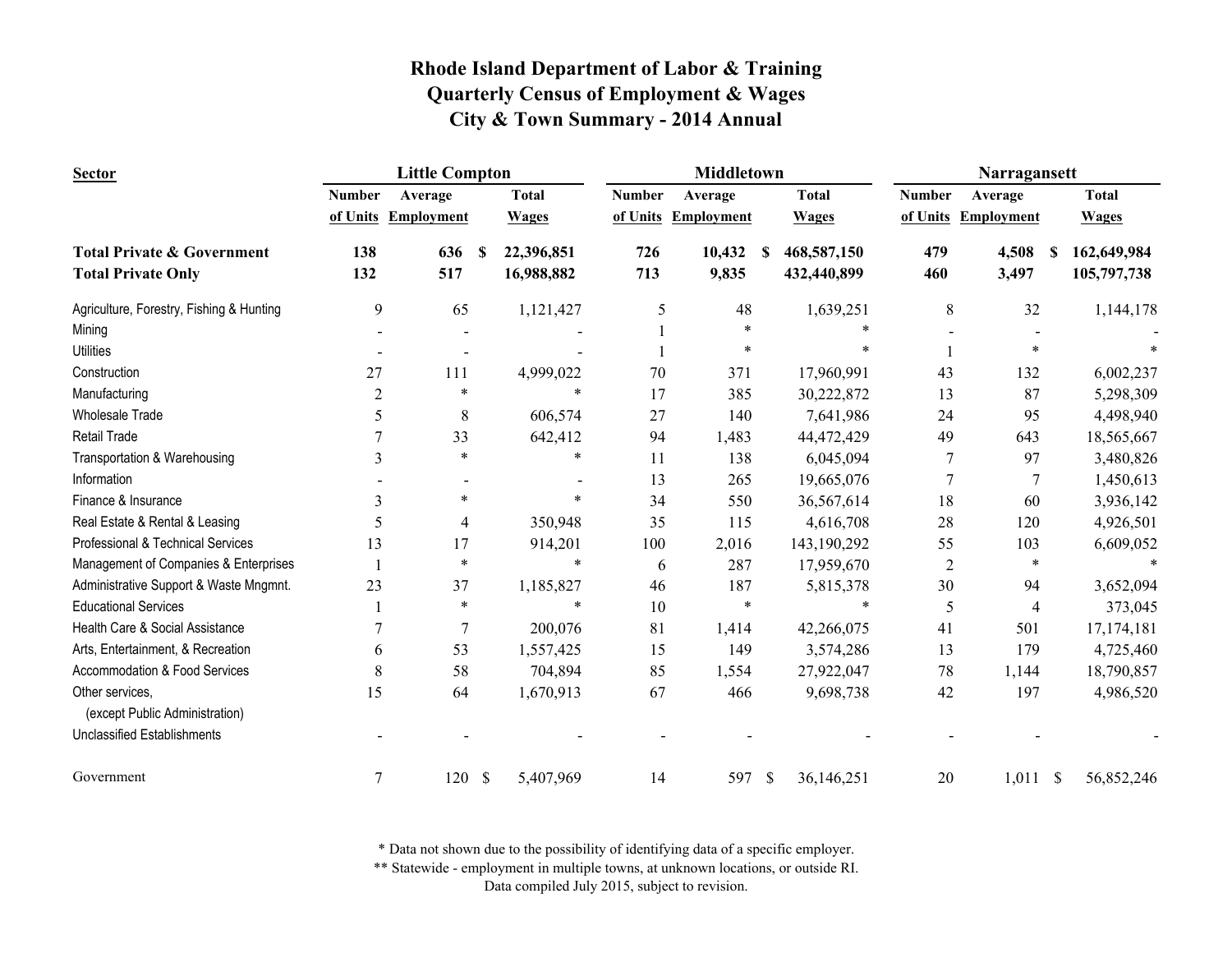| <b>Sector</b>                                     |               | <b>Newport</b>      |                  |                | <b>New Shoreham</b> |                 | <b>North Kingstown</b> |                   |                              |  |
|---------------------------------------------------|---------------|---------------------|------------------|----------------|---------------------|-----------------|------------------------|-------------------|------------------------------|--|
|                                                   | <b>Number</b> | Average             | <b>Total</b>     | <b>Number</b>  | Average             | <b>Total</b>    | <b>Number</b>          | Average           | <b>Total</b>                 |  |
|                                                   |               | of Units Employment | <b>Wages</b>     |                | of Units Employment | <b>Wages</b>    | of Units               | <b>Employment</b> | <b>Wages</b>                 |  |
| <b>Total Private &amp; Government</b>             | 1,266         | 17,500              | 885,275,128<br>S | 221            | 952                 | 32,383,581<br>S | 982                    | 15,826            | 757,163,883<br><sup>\$</sup> |  |
| <b>Total Private Only</b>                         | 1,231         | 12,309              | 438,031,932      | 207            | 830                 | 27,412,610      | 962                    | 14,448            | 684,218,746                  |  |
| Agriculture, Forestry, Fishing & Hunting          | 4             | $\ast$              | $\ast$           | 4              | $\ast$              | $\ast$          | 12                     | $\ast$            |                              |  |
| Mining                                            |               | $\ast$              | $\ast$           |                |                     |                 |                        |                   |                              |  |
| <b>Utilities</b>                                  |               |                     |                  | $\overline{2}$ | $\ast$              | $\ast$          |                        |                   |                              |  |
| Construction                                      | 81            | 399                 | 20,841,946       | 32             | 59                  | 2,675,058       | 99                     | 328               | 15,070,806                   |  |
| Manufacturing                                     | 30            | 182                 | 7,120,980        | 6              | 9                   | 266,811         | 70                     | 5,748             | 359,084,938                  |  |
| <b>Wholesale Trade</b>                            | 37            | 114                 | 7,637,439        | $\overline{c}$ | *                   | $\ast$          | 82                     | 605               | 40,077,628                   |  |
| Retail Trade                                      | 208           | 1,473               | 36,048,502       | 35             | 98                  | 3,112,355       | 98                     | 1,857             | 52,324,827                   |  |
| Transportation & Warehousing                      | 40            | 255                 | 6,804,677        | 4              | 11                  | 267,304         | 44                     | 453               | 19,369,576                   |  |
| Information                                       | 25            | 251                 | 10,634,224       | $\overline{c}$ | $\ast$              | $\ast$          | 17                     | 175               | 12,349,203                   |  |
| Finance & Insurance                               | 42            | 194                 | 27,532,252       |                | $\ast$              | $\ast$          | 40                     | 315               | 18,042,809                   |  |
| Real Estate & Rental & Leasing                    | 55            | 329                 | 13,609,782       | 13             | 50                  | 1,379,268       | 23                     | 71                | 3,496,685                    |  |
| Professional & Technical Services                 | 147           | 502                 | 34,221,079       | 6              | 16                  | 382,287         | 133                    | 395               | 25,689,012                   |  |
| Management of Companies & Enterprises             | 8             | $\ast$              | $\ast$           |                | $\ast$              | $\ast$          | 13                     | 603               | 29,853,503                   |  |
| Administrative Support & Waste Mngmnt.            | 94            | 353                 | 14,150,612       | 15             | 34                  | 1,149,003       | 71                     | 417               | 13,950,861                   |  |
| <b>Educational Services</b>                       | 17            | 682                 | 32,360,517       |                | $\ast$              | *               | 15                     | 109               | 3,015,457                    |  |
| Health Care & Social Assistance                   | 86            | 1,656               | 69,787,402       | 3              | $\ast$              | $\ast$          | 82                     | 1,616             | 48,789,651                   |  |
| Arts, Entertainment, & Recreation                 | 45            | 966                 | 27,802,352       | 11             | 33                  | 1,344,877       | 31                     | 287               | 7,206,521                    |  |
| Accommodation & Food Services                     | 179           | 4,002               | 94,787,480       | 58             | 452                 | 12,678,982      | 59                     | 948               | 14,815,517                   |  |
| Other services,<br>(except Public Administration) | 138           | 753                 | 26,623,862       | 15             | 22                  | 563,862         | 79                     | 394               | 9,500,598                    |  |
| <b>Unclassified Establishments</b>                |               | $\ast$              | $\ast$           |                |                     |                 |                        |                   |                              |  |
| Government                                        | 36            | 5,190 \$            | 447,243,196      | 15             | 122                 | \$<br>4,970,971 | 21                     | 1,379             | $\mathcal{S}$<br>72,945,137  |  |

\* Data not shown due to the possibility of identifying data of a specific employer.

\*\* Statewide - employment in multiple towns, at unknown locations, or outside RI.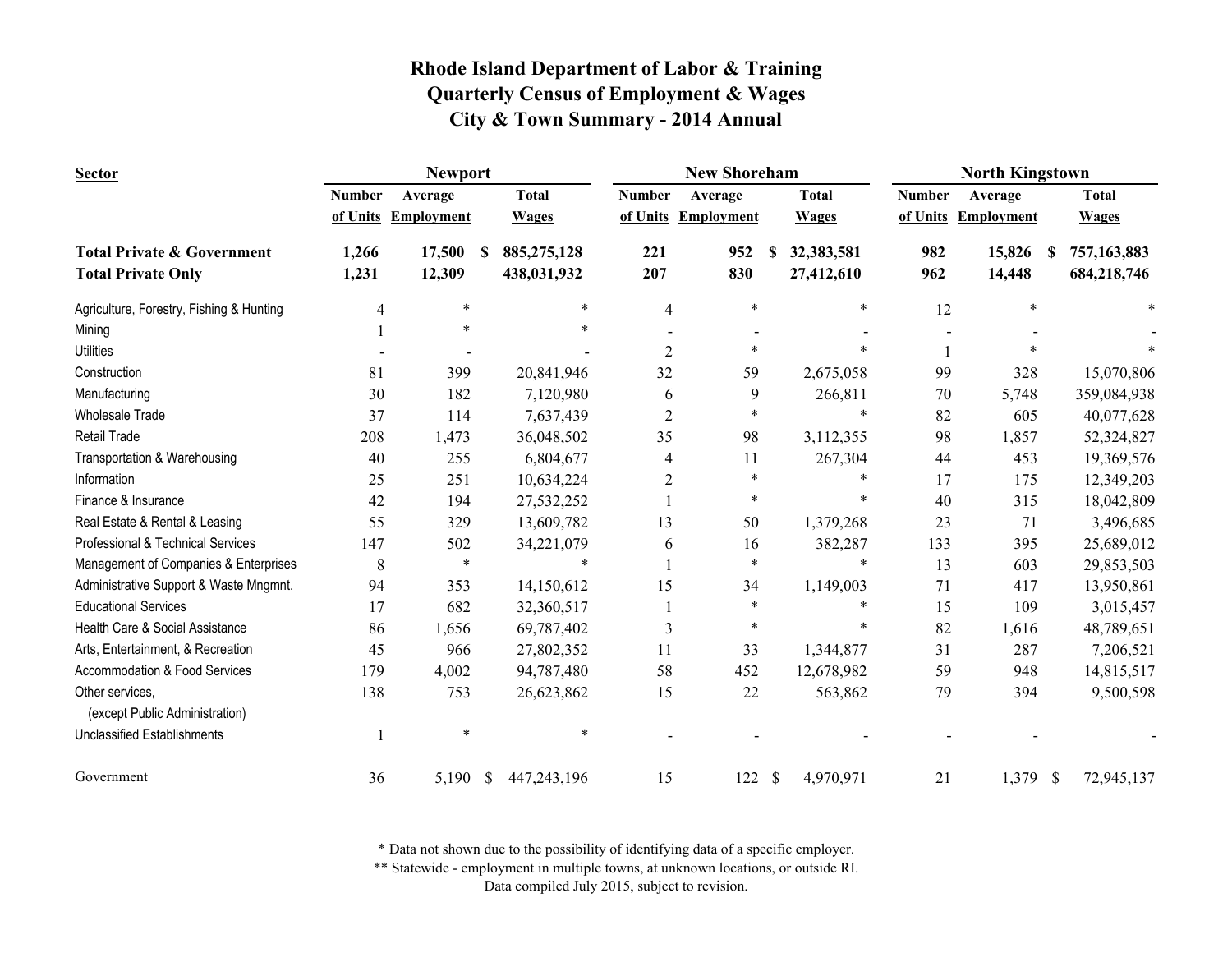| <b>Sector</b>                                     |                | <b>North Providence</b> |               | <b>North Smithfield</b> |                |                   |                           | Pawtucket    |                |                   |          |               |
|---------------------------------------------------|----------------|-------------------------|---------------|-------------------------|----------------|-------------------|---------------------------|--------------|----------------|-------------------|----------|---------------|
|                                                   | <b>Number</b>  | Average                 |               | <b>Total</b>            | <b>Number</b>  | Average           |                           | <b>Total</b> | <b>Number</b>  | Average           |          | <b>Total</b>  |
|                                                   | of Units       | <b>Employment</b>       |               | <b>Wages</b>            | of Units       | <b>Employment</b> |                           | <b>Wages</b> | of Units       | <b>Employment</b> |          | <b>Wages</b>  |
| <b>Total Private &amp; Government</b>             | 675            | 6,844                   | -S            | 242,599,816             | 375            | 4,628             | S                         | 163,161,050  | 1,528          | 23,094            | <b>S</b> | 1,042,064,524 |
| <b>Total Private Only</b>                         | 665            | 5,955                   |               | 197,047,721             | 366            | 4,269             |                           | 142,982,560  | 1,505          | 21,088            |          | 915,847,170   |
| Agriculture, Forestry, Fishing & Hunting          |                |                         |               |                         | $\mathbf{2}$   | $\ast$            |                           | $\ast$       |                |                   |          |               |
| Mining                                            |                |                         |               |                         | $\sqrt{2}$     | $\ast$            |                           | $\ast$       |                |                   |          |               |
| <b>Utilities</b>                                  |                |                         |               |                         |                |                   |                           |              | $\overline{3}$ | $\ast$            |          |               |
| Construction                                      | 73             | 200                     |               | 9,388,312               | 62             | 187               |                           | 6,430,779    | 131            | 914               |          | 49,443,476    |
| Manufacturing                                     | 32             | 227                     |               | 8,563,929               | 19             | 512               |                           | 20,532,152   | 138            | 3,891             |          | 171,025,982   |
| <b>Wholesale Trade</b>                            | 20             | 72                      |               | 4,126,366               | 23             | 168               |                           | 9,659,793    | 68             | 500               |          | 25,068,479    |
| Retail Trade                                      | 92             | 930                     |               | 24,420,779              | 35             | 1,004             |                           | 27,412,578   | 174            | 1,397             |          | 39,936,294    |
| Transportation & Warehousing                      | 15             | 129                     |               | 3,848,988               | 10             | 333               |                           | 14,481,803   | 39             | 538               |          | 25,081,267    |
| Information                                       | $\overline{7}$ | 25                      |               | 954,025                 | 4              | 11                |                           | 386,917      | 21             | 85                |          | 6,629,133     |
| Finance & Insurance                               | 27             | 138                     |               | 7,084,283               | 13             | 52                |                           | 3,395,583    | 50             | 544               |          | 32,851,225    |
| Real Estate & Rental & Leasing                    | 34             | 132                     |               | 4,549,867               | 10             | 10                |                           | 312,973      | 45             | 180               |          | 6,836,271     |
| Professional & Technical Services                 | 54             | 197                     |               | 10,475,449              | 46             | 252               |                           | 14,071,754   | 134            | 759               |          | 43, 132, 748  |
| Management of Companies & Enterprises             | $\overline{4}$ | $\ast$                  |               | $\ast$                  |                |                   |                           |              | 11             | $\ast$            |          |               |
| Administrative Support & Waste Mngmnt.            | 49             | 540                     |               | 11,800,258              | 28             | 157               |                           | 5,506,754    | 105            | 2,378             |          | 75,402,175    |
| <b>Educational Services</b>                       | $\overline{4}$ | $\ast$                  |               | $\ast$                  | $\overline{2}$ | $\ast$            |                           | *            | 28             | 354               |          | 11,662,307    |
| Health Care & Social Assistance                   | 115            | 2,300                   |               | 92,183,490              | 51             | 780               |                           | 23,425,612   | 234            | 4,914             |          | 187,762,620   |
| Arts, Entertainment, & Recreation                 | 6              | 51                      |               | 373,548                 | 8              | 47                |                           | 1,227,463    | 21             | 324               |          | 13,386,398    |
| Accommodation & Food Services                     | 63             | 745                     |               | 11,252,090              | 25             | 541               |                           | 7,844,272    | 140            | 1,664             |          | 25, 143, 187  |
| Other services,<br>(except Public Administration) | 74             | 241                     |               | 6,899,634               | 30             | 163               |                           | 5,389,285    | 166            | 1,275             |          | 32,579,134    |
| <b>Unclassified Establishments</b>                |                |                         |               |                         |                | $\ast$            |                           | $\ast$       |                | *                 |          |               |
| Government                                        | 11             | 889                     | <sup>\$</sup> | 45,552,095              | 10             | 360               | $\boldsymbol{\mathsf{S}}$ | 20,178,490   | 24             | $2,006$ \$        |          | 126,217,354   |

\* Data not shown due to the possibility of identifying data of a specific employer.

\*\* Statewide - employment in multiple towns, at unknown locations, or outside RI.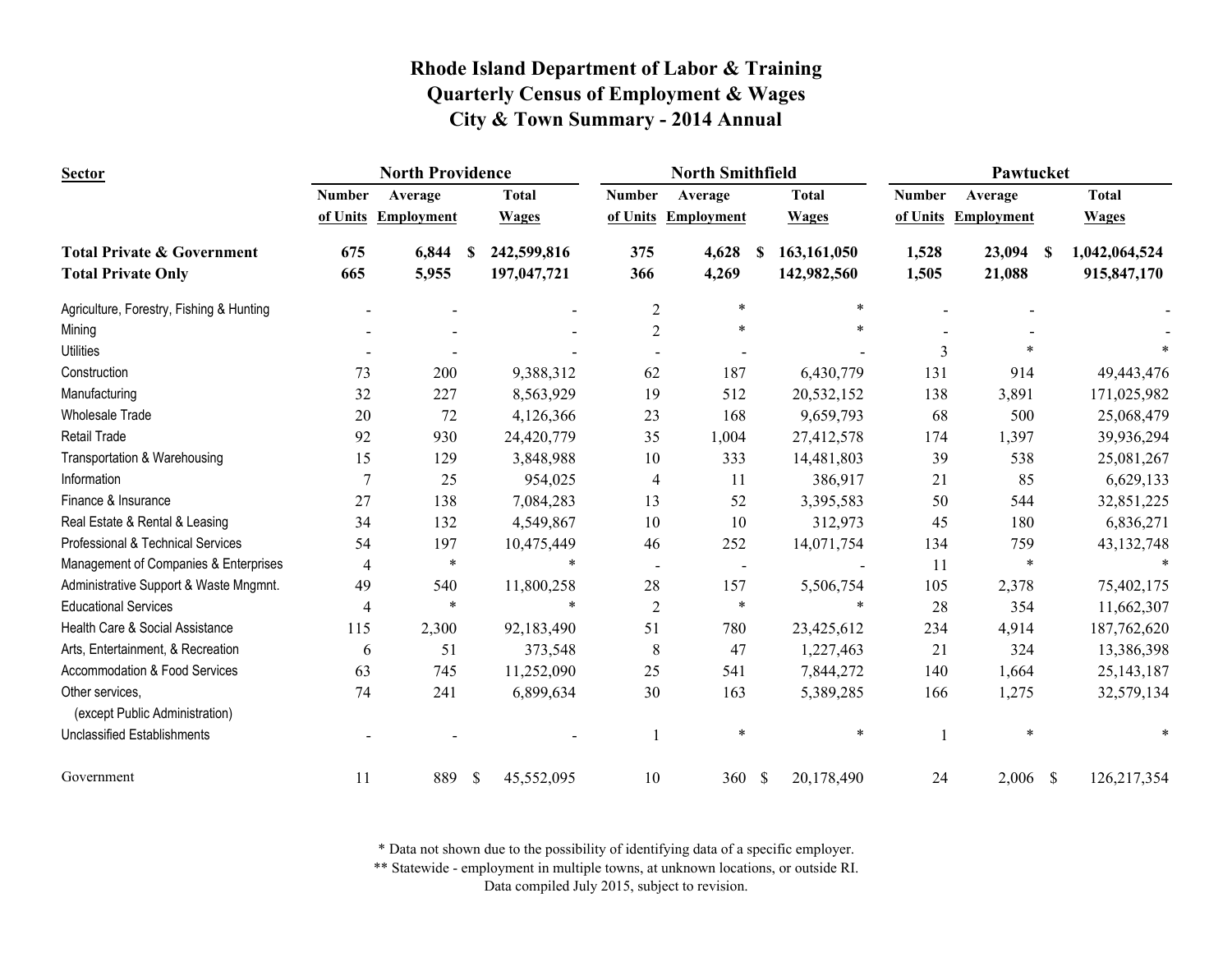| <b>Sector</b>                                     |               | Portsmouth          |               |              |                | Providence          |          |               |                | Richmond                 |              |              |  |
|---------------------------------------------------|---------------|---------------------|---------------|--------------|----------------|---------------------|----------|---------------|----------------|--------------------------|--------------|--------------|--|
|                                                   | <b>Number</b> | Average             |               | <b>Total</b> | <b>Number</b>  | Average             |          | <b>Total</b>  | <b>Number</b>  | Average                  |              | <b>Total</b> |  |
|                                                   |               | of Units Employment |               | <b>Wages</b> |                | of Units Employment |          | <b>Wages</b>  |                | of Units Employment      |              | <b>Wages</b> |  |
| <b>Total Private &amp; Government</b>             | 520           | 5,770               | -S            | 307,542,165  | 5,577          | 110,558             | <b>S</b> | 6,119,829,931 | 158            | 2,052                    | -S           | 81,102,016   |  |
| <b>Total Private Only</b>                         | 504           | 5,147               |               | 273,041,747  | 5,475          | 95,876              |          | 5,136,429,888 | 151            | 1,353                    |              | 40,588,288   |  |
| Agriculture, Forestry, Fishing & Hunting          | 15            | 43                  |               | 1,179,301    | $\overline{c}$ | $\ast$              |          | $\ast$        | 9              | 50                       |              | 2,091,867    |  |
| Mining                                            |               |                     |               |              |                |                     |          |               |                | $\ast$                   |              |              |  |
| <b>Utilities</b>                                  |               | $\ast$              |               | $\ast$       | 7              | 530                 |          | 52,577,981    |                |                          |              |              |  |
| Construction                                      | 61            | 307                 |               | 14,140,070   | 235            | 2,003               |          | 151,217,856   | 23             | 89                       |              | 4,122,724    |  |
| Manufacturing                                     | 21            | 1,553               |               | 139,153,030  | 236            | 4,231               |          | 180,356,225   | 4              | 89                       |              | 4,424,719    |  |
| <b>Wholesale Trade</b>                            | 20            | 105                 |               | 8,066,000    | 208            | 2,786               |          | 184,540,692   | 5              | 39                       |              | 2,105,401    |  |
| Retail Trade                                      | 57            | 496                 |               | 16,053,538   | 641            | 6,993               |          | 169,636,441   | 22             | 296                      |              | 8,051,496    |  |
| Transportation & Warehousing                      | 8             | 88                  |               | 2,478,355    | 74             | 567                 |          | 21,760,833    | 3              | *                        |              |              |  |
| Information                                       | 12            | 56                  |               | 3,870,727    | 157            | 2,526               |          | 182,857,353   | $\overline{2}$ | $\ast$                   |              |              |  |
| Finance & Insurance                               | 18            | 59                  |               | 3,051,920    | 303            | 5,611               |          | 580,668,403   | 5              | 50                       |              | 1,829,336    |  |
| Real Estate & Rental & Leasing                    | 15            | 135                 |               | 4,774,536    | 185            | 1,511               |          | 68, 321, 333  |                | $\overline{\phantom{a}}$ |              |              |  |
| Professional & Technical Services                 | 74            | 173                 |               | 10,647,529   | 930            | 6,361               |          | 510,656,049   | 11             | 67                       |              | 3,447,385    |  |
| Management of Companies & Enterprises             | 3             | 24                  |               | 1,537,226    | 47             | 2,756               |          | 325,094,179   |                |                          |              |              |  |
| Administrative Support & Waste Mngmnt.            | 35            | 219                 |               | 7,279,953    | 297            | 8,070               |          | 243,245,605   | 15             | 68                       |              | 2,114,496    |  |
| <b>Educational Services</b>                       | 18            | 269                 |               | 11,618,294   | 127            | 10,768              |          | 611,373,642   |                | $\ast$                   |              |              |  |
| Health Care & Social Assistance                   | 44            | 854                 |               | 30,307,808   | 760            | 26,604              |          | 1,501,146,148 | 12             | 85                       |              | 3,027,481    |  |
| Arts, Entertainment, & Recreation                 | 9             | 94                  |               | 3,065,662    | 63             | 1,094               |          | 26,278,214    | $\overline{7}$ | 94                       |              | 1,514,827    |  |
| Accommodation & Food Services                     | 42            | 480                 |               | 9,300,870    | 568            | 9,294               |          | 184,169,950   | 21             | 285                      |              | 4,154,711    |  |
| Other services,<br>(except Public Administration) | 54            | 187                 |               | 6,414,813    | 641            | 4,168               |          | 142,211,044   | 12             | 28                       |              | 604,651      |  |
| <b>Unclassified Establishments</b>                |               | $\ast$              |               | $\ast$       | $\overline{2}$ | $\ast$              |          | $\ast$        |                |                          |              |              |  |
| Government                                        | 17            | 623                 | $\mathcal{S}$ | 34,500,418   | 103            | 14,682 \$           |          | 983,400,043   | 8              | 699                      | $\mathbb{S}$ | 40,513,728   |  |

\* Data not shown due to the possibility of identifying data of a specific employer.

\*\* Statewide - employment in multiple towns, at unknown locations, or outside RI.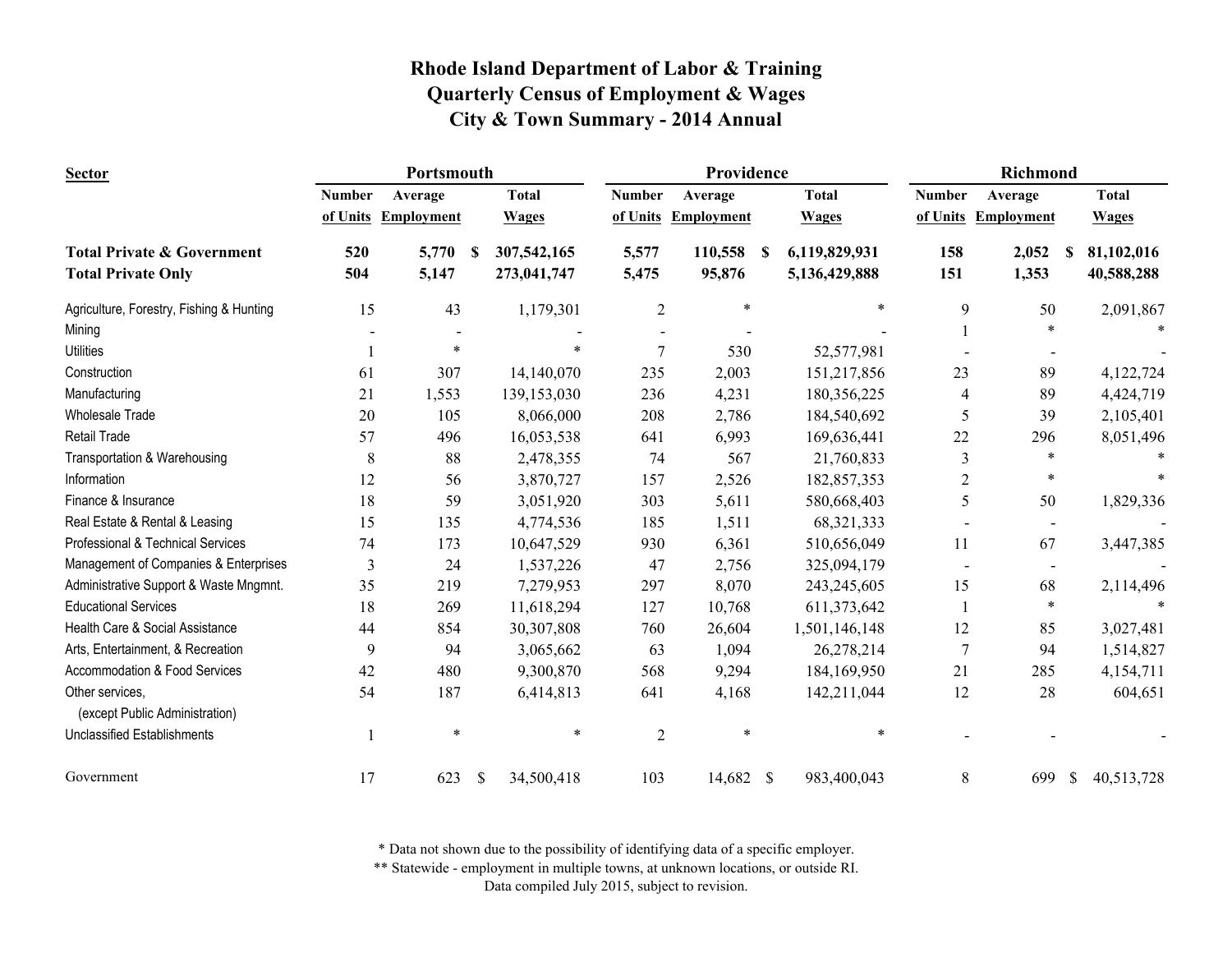| <b>Sector</b>                                     |                | <b>Scituate</b>          | Smithfield       |               |                   |                            | <b>South Kingstown</b> |                     |                              |  |
|---------------------------------------------------|----------------|--------------------------|------------------|---------------|-------------------|----------------------------|------------------------|---------------------|------------------------------|--|
|                                                   | <b>Number</b>  | Average                  | <b>Total</b>     | <b>Number</b> | Average           | <b>Total</b>               | <b>Number</b>          | Average             | <b>Total</b>                 |  |
|                                                   | of Units       | <b>Employment</b>        | <b>Wages</b>     | of Units      | <b>Employment</b> | <b>Wages</b>               |                        | of Units Employment | <b>Wages</b>                 |  |
| <b>Total Private &amp; Government</b>             | 263            | 1,642                    | 65,658,074<br>-S | 851           | 15,329            | 1,182,943,849<br>-S        | 998                    | 13,893              | 623,152,604<br><b>S</b>      |  |
| <b>Total Private Only</b>                         | 250            | 1,032                    | 30,245,213       | 836           | 14,715            | 1,147,680,241              | 975                    | 10,094              | 416,411,502                  |  |
| Agriculture, Forestry, Fishing & Hunting          | 11             | 60                       | 1,304,959        | 4             | $\ast$            | $\ast$                     | 18                     | 77                  | 2,382,192                    |  |
| Mining                                            |                |                          |                  |               |                   |                            |                        | $\ast$              |                              |  |
| <b>Utilities</b>                                  |                |                          |                  |               |                   |                            | 3                      | $\ast$              |                              |  |
| Construction                                      | 60             | 185                      | 7,586,225        | 130           | 945               | 54,811,931                 | 112                    | 327                 | 14,439,888                   |  |
| Manufacturing                                     | 10             | 23                       | 678,785          | 62            | 1,576             | 93,051,971                 | 29                     | 579                 | 50,677,027                   |  |
| <b>Wholesale Trade</b>                            | 6              | 25                       | 907,215          | 55            | 843               | 62,555,945                 | 45                     | 719                 | 61,673,457                   |  |
| <b>Retail Trade</b>                               | 20             | 180                      | 4,712,508        | 114           | 1,931             | 47,565,700                 | 119                    | 1,273               | 40,803,941                   |  |
| Transportation & Warehousing                      | 13             | 10                       | 396,293          | 16            | 139               | 6,138,185                  | 13                     | 210                 | 5,495,387                    |  |
| Information                                       | 5              | 23                       | 582,869          | 15            | 208               | 14,922,147                 | 21                     | 155                 | 10,203,531                   |  |
| Finance & Insurance                               | $\overline{7}$ | 11                       | 569,381          | 49            | 3,702             | 641,348,850                | 29                     | 275                 | 16,916,307                   |  |
| Real Estate & Rental & Leasing                    | 9              | 19                       | 627,983          | 20            | 67                | 4,277,182                  | 23                     | 208                 | 4,180,420                    |  |
| Professional & Technical Services                 | 29             | 92                       | 4,583,103        | 80            | 345               | 24,602,098                 | 117                    | 357                 | 23,212,614                   |  |
| Management of Companies & Enterprises             |                | $\overline{\phantom{a}}$ |                  | 6             | 87                | 28,438,733                 | 5                      | 21                  | 2,135,412                    |  |
| Administrative Support & Waste Mngmnt.            | 21             | 37                       | 980,795          | 54            | 606               | 28,767,396                 | 79                     | 325                 | 11,400,625                   |  |
| <b>Educational Services</b>                       | $\mathfrak{2}$ | $\ast$                   |                  | $\ast$<br>11  | $\ast$            | $\ast$                     | 23                     | 306                 | 10,088,429                   |  |
| Health Care & Social Assistance                   | 25             | 114                      | 2,494,477        | 71            | 1,535             | 44,583,936                 | 114                    | 2,839               | 111,282,717                  |  |
| Arts, Entertainment, & Recreation                 | 3              | $\ast$                   |                  | $\ast$<br>14  | 70                | 1,403,496                  | 32                     | 209                 | 4,819,753                    |  |
| Accommodation & Food Services                     | 18             | 178                      | 2,683,996        | 78            | 1,239             | 23,084,143                 | 105                    | 1,453               | 25,158,995                   |  |
| Other services,<br>(except Public Administration) | 15             | 59                       | 1,758,233        | 61            | 567               | 22,550,580                 | 94                     | 737                 | 20,159,804                   |  |
|                                                   |                |                          |                  |               | $\ast$            | $\ast$                     |                        |                     |                              |  |
| <b>Unclassified Establishments</b>                |                |                          |                  |               |                   |                            |                        |                     |                              |  |
| Government                                        | 13             | 611 \$                   | 35,412,861       | 16            | 614               | $\mathbb{S}$<br>35,263,608 | 24                     | 3,798               | 206,741,102<br>$\mathcal{S}$ |  |

\* Data not shown due to the possibility of identifying data of a specific employer.

\*\* Statewide - employment in multiple towns, at unknown locations, or outside RI.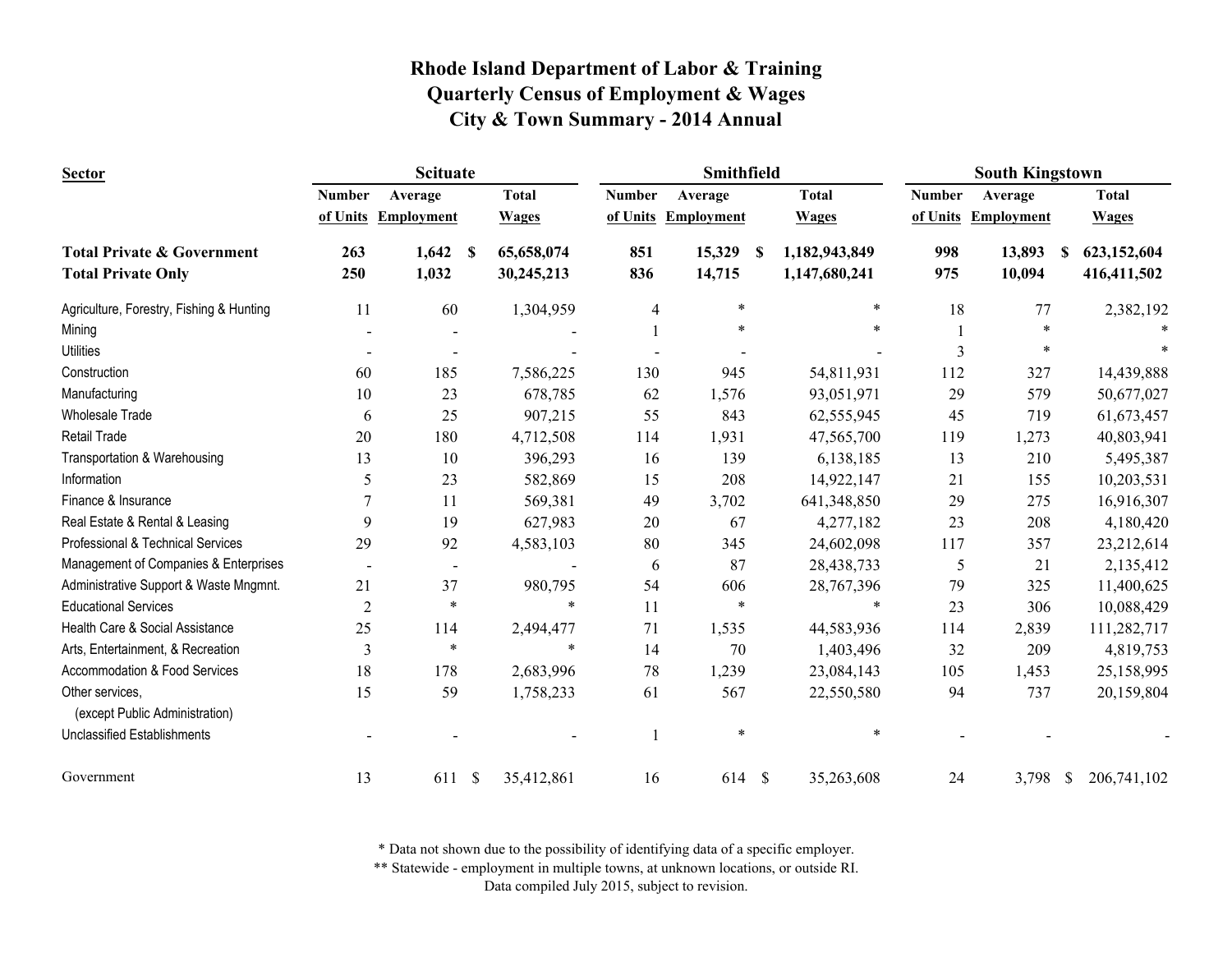| <b>Sector</b>                                     |               | <b>Tiverton</b>   |                             |                | Warren     |                  | Warwick       |                     |               |  |
|---------------------------------------------------|---------------|-------------------|-----------------------------|----------------|------------|------------------|---------------|---------------------|---------------|--|
|                                                   | <b>Number</b> | Average           | <b>Total</b>                | <b>Number</b>  | Average    | <b>Total</b>     | <b>Number</b> | Average             | <b>Total</b>  |  |
|                                                   | of Units      | <b>Employment</b> | <b>Wages</b>                | of Units       | Employment | <b>Wages</b>     |               | of Units Employment | <b>Wages</b>  |  |
| <b>Total Private &amp; Government</b>             | 344           | 2,605             | 95,687,207<br>-SS           | 380            | 3,404      | 120,719,722<br>S | 3,066         | 47,093<br>S         | 2,030,399,019 |  |
| <b>Total Private Only</b>                         | 329           | 2,084             | 72,546,354                  | 373            | 3,248      | 113,072,292      | 3,034         | 43,125              | 1,771,286,868 |  |
| Agriculture, Forestry, Fishing & Hunting          | 6             | 23                | 339,326                     | $\overline{2}$ | $\ast$     | *                | 3             | $\ast$              |               |  |
| Mining                                            |               | $\ast$            | *                           |                |            |                  |               |                     |               |  |
| <b>Utilities</b>                                  | 3             | *                 | $\ast$                      |                |            |                  |               |                     |               |  |
| Construction                                      | 41            | 176               | 7,754,307                   | 52             | 130        | 6,157,423        | 274           | 1,895               | 108,824,182   |  |
| Manufacturing                                     | 13            | 83                | 2,454,587                   | 35             | 611        | 29,571,517       | 122           | 2,994               | 164,158,044   |  |
| <b>Wholesale Trade</b>                            | 19            | 89                | 4,678,535                   | 17             | 112        | 7,565,757        | 183           | 1,826               | 103,449,777   |  |
| <b>Retail Trade</b>                               | 49            | 527               | 21,772,930                  | 43             | 294        | 6,876,937        | 404           | 7,614               | 220,827,616   |  |
| Transportation & Warehousing                      | 11            | 69                | 1,572,249                   | 5              | 161        | 4,157,287        | 74            | 2,032               | 84,892,848    |  |
| Information                                       |               | $\ast$            | $\ast$                      | 6              | 45         | 2,351,621        | 50            | 485                 | 24,063,744    |  |
| Finance & Insurance                               | 13            | 66                | 3,663,738                   | 13             | 169        | 6,422,385        | 191           | 2,926               | 188,273,692   |  |
| Real Estate & Rental & Leasing                    | 5             | $\overline{7}$    | 366,041                     | 10             | 29         | 813,947          | 110           | 1,073               | 41,087,658    |  |
| Professional & Technical Services                 | 35            | 80                | 6,228,583                   | 32             | 120        | 4,964,852        | 392           | 1,891               | 110,148,731   |  |
| Management of Companies & Enterprises             |               | $\ast$            | $\ast$                      | 3              | $\ast$     | *                | 24            | 1,270               | 114,716,728   |  |
| Administrative Support & Waste Mngmnt.            | 26            | 45                | 1,526,702                   | 25             | 124        | 3,516,569        | 213           | 2,119               | 69,906,080    |  |
| <b>Educational Services</b>                       | 5             | $\ast$            | $\ast$                      | 5              | 51         | 2,088,567        | 38            | 615                 | 22,615,130    |  |
| Health Care & Social Assistance                   | 31            | 352               | 11,554,776                  | 37             | 584        | 24,170,357       | 384           | 8,486               | 356,489,017   |  |
| Arts, Entertainment, & Recreation                 | 4             | 25                | 302,504                     | 6              | 52         | 970,393          | 39            | 565                 | 13,119,996    |  |
| Accommodation & Food Services                     | 31            | 399               | 6,072,889                   | 43             | 607        | 8,549,527        | 256           | 5,575               | 97,495,833    |  |
| Other services,<br>(except Public Administration) | 39            | 110               | 2,355,393                   | 43             | 149        | 4,368,794        | 279           | 1,753               | 51,082,639    |  |
| <b>Unclassified Establishments</b>                |               |                   |                             |                |            |                  | 3             | $\ast$              |               |  |
| Government                                        | 16            | 521               | 23,140,853<br><sup>\$</sup> | 8              | 156 \$     | 7,647,430        | 33            | 3,967 \$            | 259,112,151   |  |

\* Data not shown due to the possibility of identifying data of a specific employer.

\*\* Statewide - employment in multiple towns, at unknown locations, or outside RI.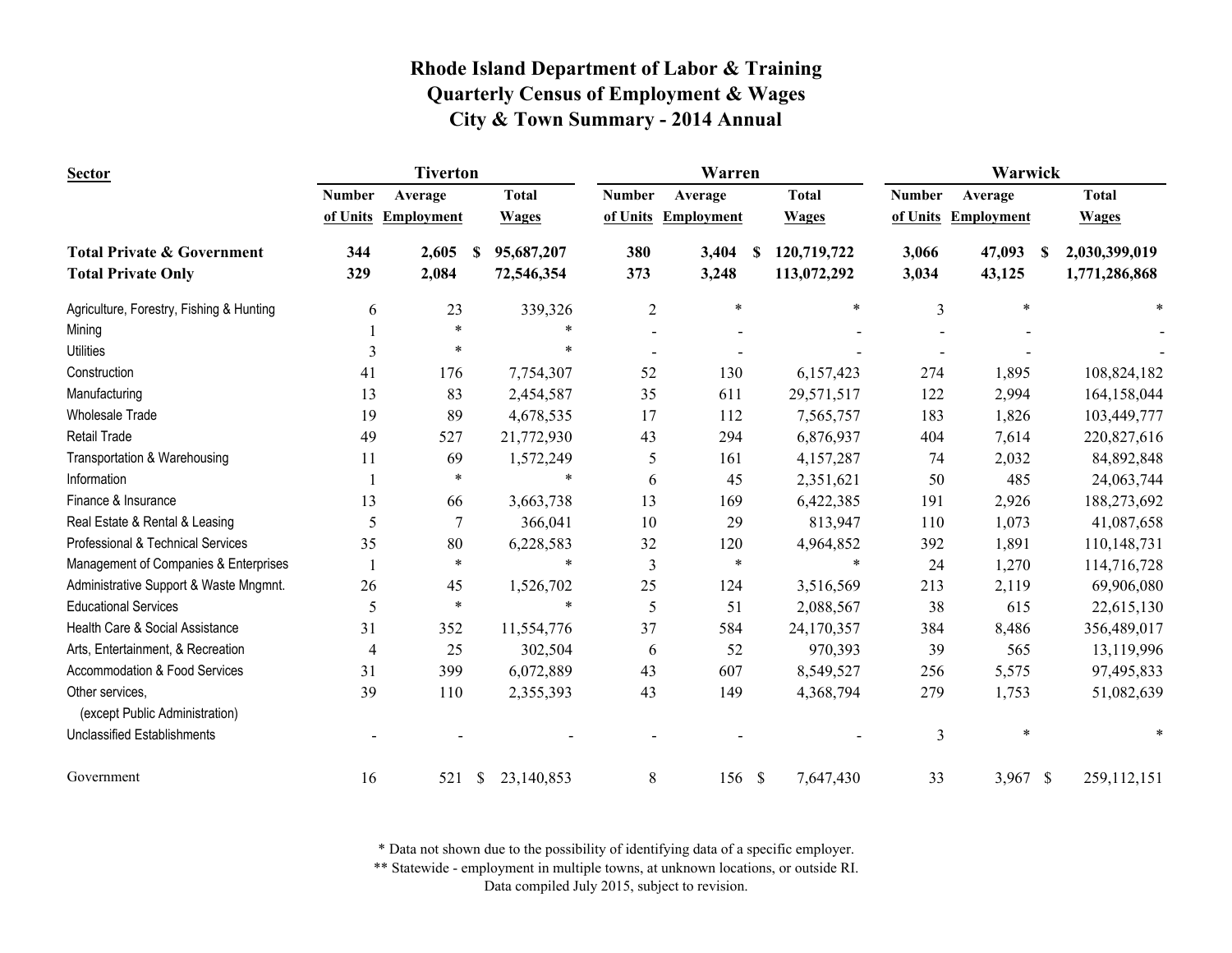| <b>Sector</b>                                     | Westerly       |                     |              |              |                | <b>West Greenwich</b> |    |              | <b>West Warwick</b> |                     |                  |  |
|---------------------------------------------------|----------------|---------------------|--------------|--------------|----------------|-----------------------|----|--------------|---------------------|---------------------|------------------|--|
|                                                   | <b>Number</b>  | Average             |              | <b>Total</b> | <b>Number</b>  | Average               |    | <b>Total</b> | <b>Number</b>       | Average             | <b>Total</b>     |  |
|                                                   |                | of Units Employment |              | <b>Wages</b> | of Units       | <b>Employment</b>     |    | <b>Wages</b> |                     | of Units Employment | <b>Wages</b>     |  |
| <b>Total Private &amp; Government</b>             | 847            | 9,653               | <b>S</b>     | 356,656,787  | 194            | 3,171                 | -S | 238,985,965  | 586                 | 7,673<br>S          | 348,810,969      |  |
| <b>Total Private Only</b>                         | 829            | 8,555               |              | 305,354,110  | 184            | 2,775                 |    | 218,256,928  | 571                 | 6,624               | 291,132,852      |  |
| Agriculture, Forestry, Fishing & Hunting          | $\overline{2}$ | *                   |              | *            |                | $\ast$                |    | *            |                     |                     |                  |  |
| Mining                                            | $\overline{c}$ | $\ast$              |              |              |                |                       |    |              |                     |                     |                  |  |
| <b>Utilities</b>                                  |                | ×                   |              |              |                |                       |    |              |                     |                     |                  |  |
| Construction                                      | 88             | 280                 |              | 13,206,178   | 39             | 107                   |    | 4,828,729    | 65                  | 220                 | 8,973,140        |  |
| Manufacturing                                     | 27             | 505                 |              | 25,912,929   | 9              | 1,003                 |    | 119,266,727  | 27                  | 1,328               | 70,957,285       |  |
| <b>Wholesale Trade</b>                            | 25             | 74                  |              | 3,560,116    | 13             | 258                   |    | 16,884,442   | 29                  | 238                 | 14,321,202       |  |
| <b>Retail Trade</b>                               | 138            | 1,887               |              | 50,689,665   | 13             | 96                    |    | 2,025,951    | 86                  | 855                 | 26,597,598       |  |
| Transportation & Warehousing                      | 11             | 63                  |              | 2,030,763    | 6              | ∗                     |    | $\ast$       | 16                  | 447                 | 21,653,192       |  |
| Information                                       | 15             | 127                 |              | 7,981,741    | 5              | 15                    |    | 2,313,022    | 11                  | $\ast$              |                  |  |
| Finance & Insurance                               | 29             | 330                 |              | 21,164,869   | $\overline{7}$ | 24                    |    | 885,643      | 23                  | 530                 | 27,400,240       |  |
| Real Estate & Rental & Leasing                    | 25             | 72                  |              | 2,473,734    | 4              | $\ast$                |    | $\ast$       | 21                  | 57                  | 1,824,718        |  |
| Professional & Technical Services                 | 70             | 271                 |              | 14,281,732   | 24             |                       |    | *            | 55                  | 140                 | 7,785,344        |  |
| Management of Companies & Enterprises             | 7              | $\ast$              |              | $\ast$       |                |                       |    |              | 4                   | 116                 | 8,586,848        |  |
| Administrative Support & Waste Mngmnt.            | 52             | 186                 |              | 5,850,340    | 20             | 153                   |    | 5,152,970    | 29                  | 168                 | 5,450,987        |  |
| <b>Educational Services</b>                       | 9              | 65                  |              | 1,292,579    | $\overline{2}$ | $\ast$                |    | $\ast$       | 10                  | 61                  | 1,392,017        |  |
| Health Care & Social Assistance                   | 111            | 1,959               |              | 78,755,614   | 13             | 137                   |    | 3,725,092    | 55                  | 668                 | 21,973,582       |  |
| Arts, Entertainment, & Recreation                 | 33             | 438                 |              | 10,351,427   | $\overline{2}$ | $\ast$                |    | $\ast$       | 11                  | $\ast$              |                  |  |
| Accommodation & Food Services                     | 108            | 1,647               |              | 34,042,281   | 19             | 232                   |    | 4,219,136    | 66                  | 738                 | 10,871,040       |  |
| Other services,<br>(except Public Administration) | 81             | 307                 |              | 7,591,282    | 11             | 22                    |    | 553,520      | 67                  | 282                 | 7,674,814        |  |
| <b>Unclassified Establishments</b>                |                |                     |              |              |                |                       |    |              |                     |                     |                  |  |
| Government                                        | 19             | 1,098               | $\mathbb{S}$ | 51,302,677   | 11             | 396 \$                |    | 20,729,037   | 16                  | 1,050               | -S<br>57,678,117 |  |

\* Data not shown due to the possibility of identifying data of a specific employer.

\*\* Statewide - employment in multiple towns, at unknown locations, or outside RI.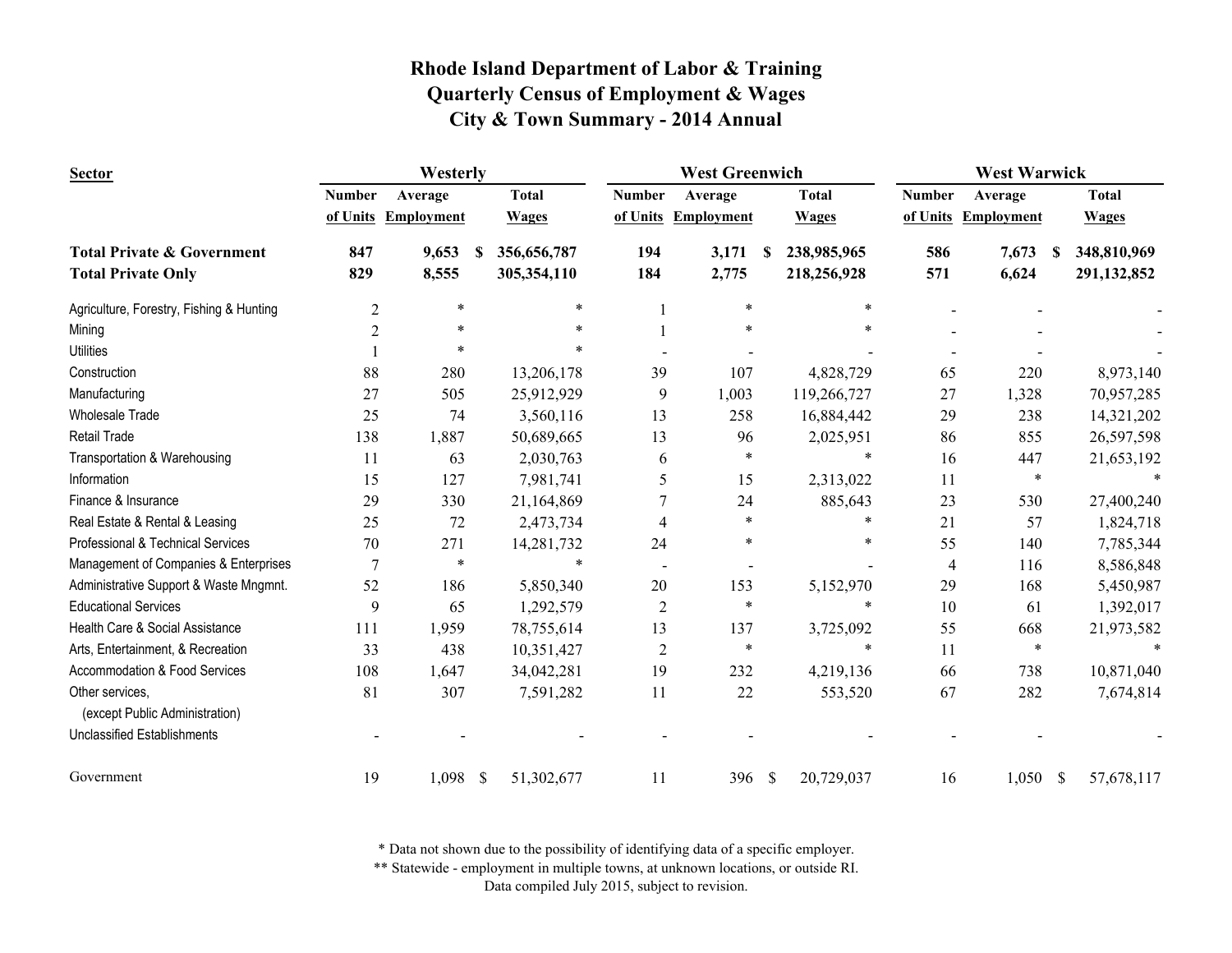| <b>Sector</b>                            |                | Woonsocket        |   |              | Statewide **   |                   |     |              |  |
|------------------------------------------|----------------|-------------------|---|--------------|----------------|-------------------|-----|--------------|--|
|                                          | <b>Number</b>  | Average           |   | <b>Total</b> | <b>Number</b>  | Average           |     | <b>Total</b> |  |
|                                          | of Units       | <b>Employment</b> |   | <b>Wages</b> | of Units       | <b>Employment</b> |     | <b>Wages</b> |  |
| <b>Total Private &amp; Government</b>    | 841            | 14,472            | S | 953,038,560  | 4,111          | 9,513             | \$. | 688,278,025  |  |
| <b>Total Private Only</b>                | 821            | 13,006            |   | 872,500,304  | 4,099          | 9,435             |     | 681,120,958  |  |
| Agriculture, Forestry, Fishing & Hunting |                |                   |   |              | 1              | $\ast$            |     | ∗            |  |
| Mining                                   |                |                   |   |              | $\overline{c}$ | ∗                 |     | ∗            |  |
| <b>Utilities</b>                         | $\overline{2}$ | $\ast$            |   | $\ast$       | $\overline{4}$ | $\ast$            |     | *            |  |
| Construction                             | 59             | 359               |   | 17,374,403   | 299            | 697               |     | 42,268,386   |  |
| Manufacturing                            | 51             | 932               |   | 42,205,177   | 56             | 96                |     | 5,915,133    |  |
| <b>Wholesale Trade</b>                   | 38             | 417               |   | 26,687,262   | 1,354          | 2,185             |     | 217,681,955  |  |
| Retail Trade                             | 116            | 1,293             |   | 38,902,478   | 103            | 224               |     | 11,635,614   |  |
| Transportation & Warehousing             | 16             | $\ast$            |   | $\ast$       | 50             | 107               |     | 6,321,681    |  |
| Information                              | 8              | 43                |   | 1,283,515    | 235            | 504               |     | 45,589,935   |  |
| Finance & Insurance                      | 25             | 181               |   | 8,105,427    | 193            | 548               |     | 53,588,085   |  |
| Real Estate & Rental & Leasing           | 30             | 132               |   | 4,667,628    | 45             | 159               |     | 8,641,018    |  |
| Professional & Technical Services        | 93             | 523               |   | 38,395,239   | 793            | 1,612             |     | 131,508,428  |  |
| Management of Companies & Enterprises    | 14             | $\ast$            |   | $\ast$       | 59             | 229               |     | 15,202,837   |  |
| Administrative Support & Waste Mngmnt.   | 39             | 265               |   | 8,191,306    | 503            | 2,138             |     | 91,874,619   |  |
| <b>Educational Services</b>              | 12             | 328               |   | 10,815,191   | 98             | 166               |     | 6,974,955    |  |
| Health Care & Social Assistance          | 131            | 4,084             |   | 145,294,801  | 88             | 348               |     | 23,568,053   |  |
| Arts, Entertainment, & Recreation        | 10             | 117               |   | 2,174,543    | 23             | 32                |     | 1,790,786    |  |
| Accommodation & Food Services            | 94             | 1,068             |   | 16,797,387   | 33             | 196               |     | 4,381,977    |  |
| Other services,                          | 88             | 314               |   | 7,347,113    | 116            | 154               |     | 11,376,947   |  |
| (except Public Administration)           |                |                   |   |              |                |                   |     |              |  |
| <b>Unclassified Establishments</b>       |                |                   |   |              | 61             | 36                |     | 2,525,719    |  |
| Government                               | 20             | 1,466             | S | 80,538,256   | 13             | 77                | -S  | 7,157,067    |  |

\* Data not shown due to the possibility of identifying data of a specific employer.

\*\* Statewide - employment in multiple towns, at unknown locations, or outside RI.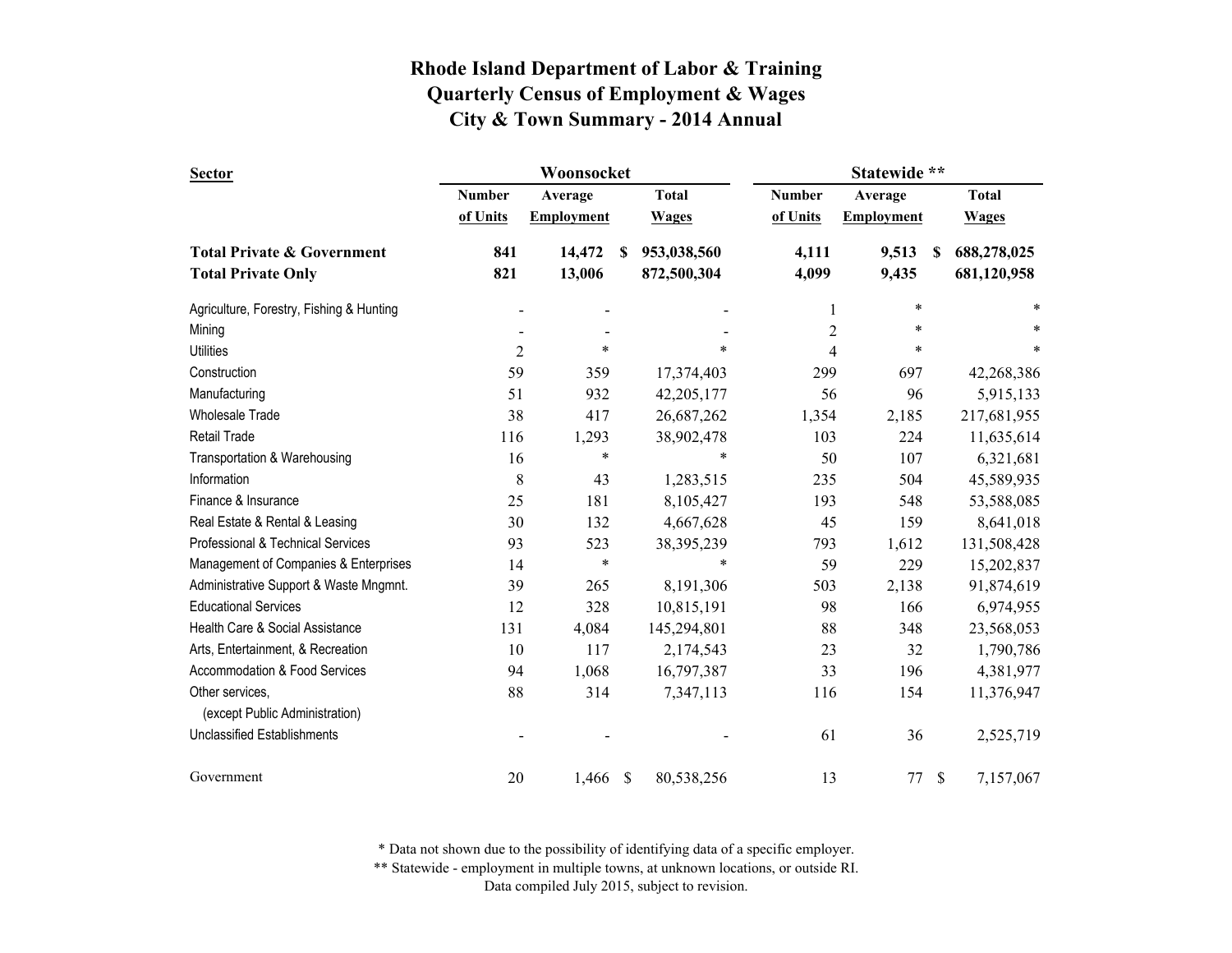| <b>Sector</b>                                     |               | <b>Bristol County</b> |                    |              |                | <b>Kent County</b> |              |               | <b>Newport County</b> |                   |               |               |
|---------------------------------------------------|---------------|-----------------------|--------------------|--------------|----------------|--------------------|--------------|---------------|-----------------------|-------------------|---------------|---------------|
|                                                   | <b>Number</b> | Average               | <b>Total</b>       |              | <b>Number</b>  | Average            |              | <b>Total</b>  | <b>Number</b>         | Average           |               | <b>Total</b>  |
|                                                   | of Units      | <b>Employment</b>     | <b>Wages</b>       |              | of Units       | <b>Employment</b>  |              | <b>Wages</b>  | of Units              | <b>Employment</b> |               | <b>Wages</b>  |
| <b>Total Private &amp; Government</b>             | 1,420         | 13,798 \$             |                    | 541,791,042  | 5,310          | 73,541 \$          |              | 3,237,687,435 | 3,202                 | 38,151 \$         |               | 1,824,931,404 |
| <b>Total Private Only</b>                         | 1,386         | 11,783                |                    | 432,682,337  | 5,221          | 66,217             |              | 2,806,909,093 | 3,102                 | 30,782            |               | 1,265,899,935 |
| Agriculture, Forestry, Fishing & Hunting          | 5             | 3                     |                    | 48,849       | 9              | 35                 |              | 660,449       | 41                    | 208               |               | 5,277,896     |
| Mining                                            |               |                       |                    |              |                | $\ast$             |              | $\ast$        | 3                     | $\ast$            |               | $\ast$        |
| <b>Utilities</b>                                  |               | $\ast$                |                    |              |                | $\ast$             |              | *             | 5                     | 47                |               | 4,792,972     |
| Construction                                      | 177           | 576                   |                    | 28, 134, 138 | 543            | 2,852              |              | 157,956,850   | 303                   | 1,419             |               | 67,872,638    |
| Manufacturing                                     | 104           | 1,666                 |                    | 76,784,558   | 225            | 6,240              |              | 410,072,543   | 87                    | 2,235             |               | 179,988,260   |
| <b>Wholesale Trade</b>                            | 73            | 295                   |                    | 24,838,492   | 305            | 2,724              |              | 169,832,720   | 120                   | 490               |               | 32,312,256    |
| <b>Retail Trade</b>                               | 135           | 1,209                 |                    | 32,561,284   | 666            | 11,129             |              | 325,861,558   | 430                   | 4,125             |               | 121,489,544   |
| Transportation & Warehousing                      | 13            | 176                   |                    | 4,610,163    | 110            | 2,899              |              | 120,541,539   | 77                    | 555               |               | 17,170,220    |
| Information                                       | 30            | 105                   |                    | 6,535,040    | 96             | 1,327              |              | 88,080,973    | 58                    | 584               |               | 34,768,108    |
| Finance & Insurance                               | 58            | 511                   |                    | 22,823,523   | 297            | 3,841              |              | 239,487,265   | 115                   | 909               |               | 73,143,538    |
| Real Estate & Rental & Leasing                    | 36            | 123                   |                    | 4,272,279    | 182            | 1,350              |              | 54,202,580    | 121                   | 609               |               | 24,324,824    |
| Professional & Technical Services                 | 147           | 374                   |                    | 22,578,995   | 652            | 3,526              |              | 230,079,188   | 410                   | 2,873             |               | 200,720,804   |
| Management of Companies & Enterprises             | 10            | $\ast$                |                    | $\ast$       | 41             | 1,551              |              | 134, 347, 277 | 21                    | 504               |               | 27,281,115    |
| Administrative Support & Waste Mngmnt.            | 89            | 364                   |                    | 11,554,418   | 363            | 2,972              |              | 99,569,180    | 242                   | 912               |               | 32,450,343    |
| <b>Educational Services</b>                       | 35            | 1,547                 |                    | 75,119,590   | 78             | 1,522              |              | 56,637,401    | 54                    | 1,208             |               | 54,461,876    |
| Health Care & Social Assistance                   | 150           | 2,121                 |                    | 69,707,347   | 634            | 12,067             |              | 481, 457, 774 | 263                   | 4,411             |               | 159,587,213   |
| Arts, Entertainment, & Recreation                 | 32            | 388                   |                    | 11,400,600   | 69             | 765                |              | 17,236,501    | 88                    | 1,397             |               | 38,867,787    |
| Accommodation & Food Services                     | 124           | 1,616                 |                    | 24,292,686   | 466            | 8,742              |              | 146,219,574   | 358                   | 6,646             |               | 141,738,236   |
| Other services,<br>(except Public Administration) | 181           | 655                   |                    | 14,739,323   | 504            | 2,671              |              | 73,976,654    | 333                   | 1,647             |               | 49,466,348    |
| Unclassified Establishments                       |               |                       |                    |              | $\mathfrak{Z}$ | 5                  |              | 65,713        | $\overline{2}$        | $\ast$            |               |               |
| Government                                        | 37            | 2,015                 | $\mathbf{\hat{s}}$ | 109,108,705  | 94             | 7,325              | $\mathbb{S}$ | 430,778,342   | 106                   | 7,369             | $\mathcal{S}$ | 559,031,469   |

\* Data not shown due to the possibility of identifying data of a specific employer.

\*\* Statewide - employment in multiple towns, at unknown locations, or outside RI.